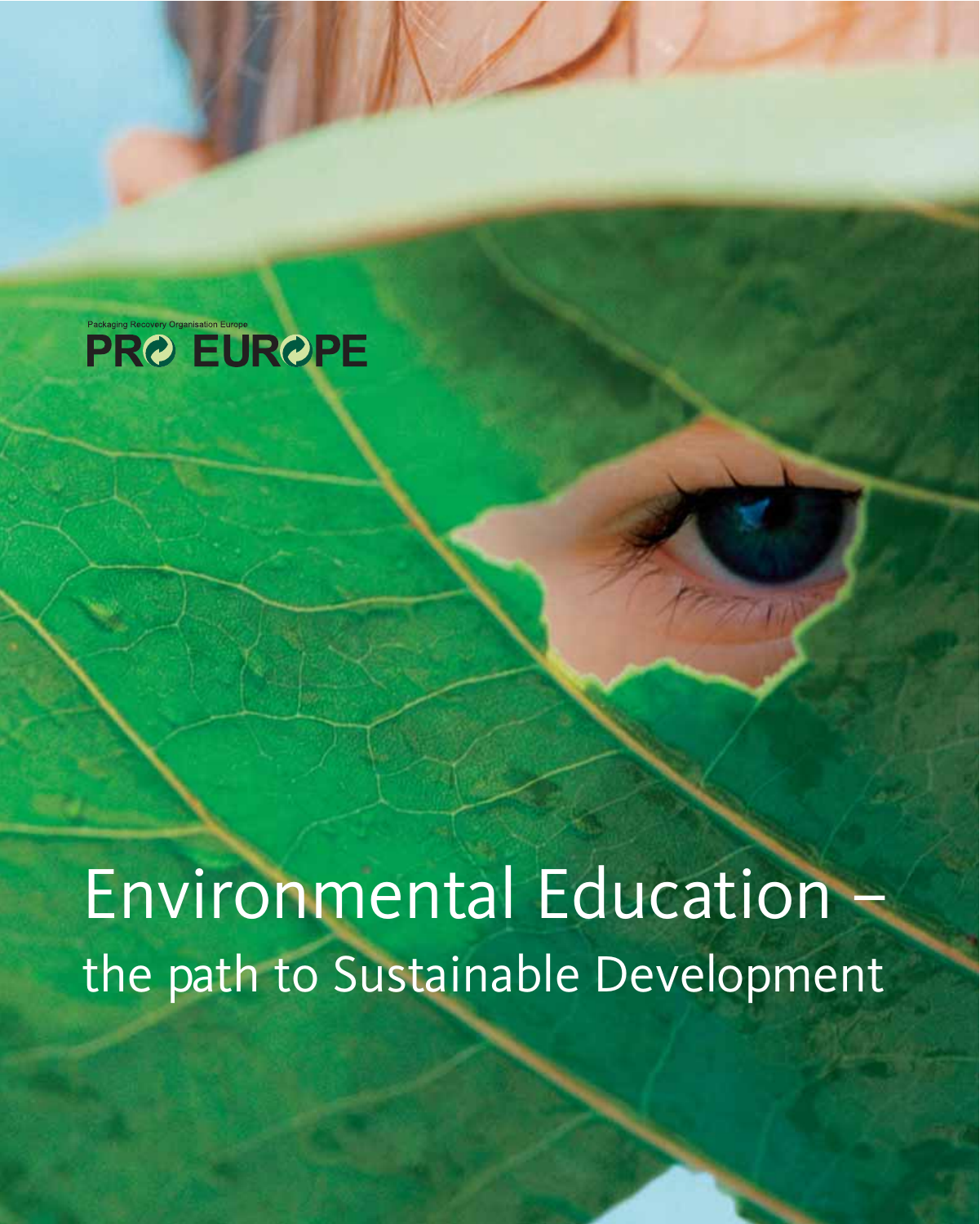#### *Contents*

# Promoting a sense of responsibility through environmental education



*Page 05*

*The United Nations has designated the period 2005 to 2014 as the decade of "Education for Sustainable Development". The objective is to integrate the concept of sustainable development in education processes around the world. Environmental education is an integral aspect of this concept. It is a process of action-oriented, political learning. The European Green Dot programme is making a significant contribution to making people promote sustainable development.*

# Green Dot – promoting environmental awareness and motivating people



### *Page 12*

*The Green Dot and partner organisations have contributed in creating routine attitudes, values and actions, and establishing a European platform for environmental awareness. They promote active citizenship through diverse local, regional and national education programmes for the entire education chain. Many of the activities are realised in partnership programmes with manufacturing and retail enterprises, authorities and recycling companies.*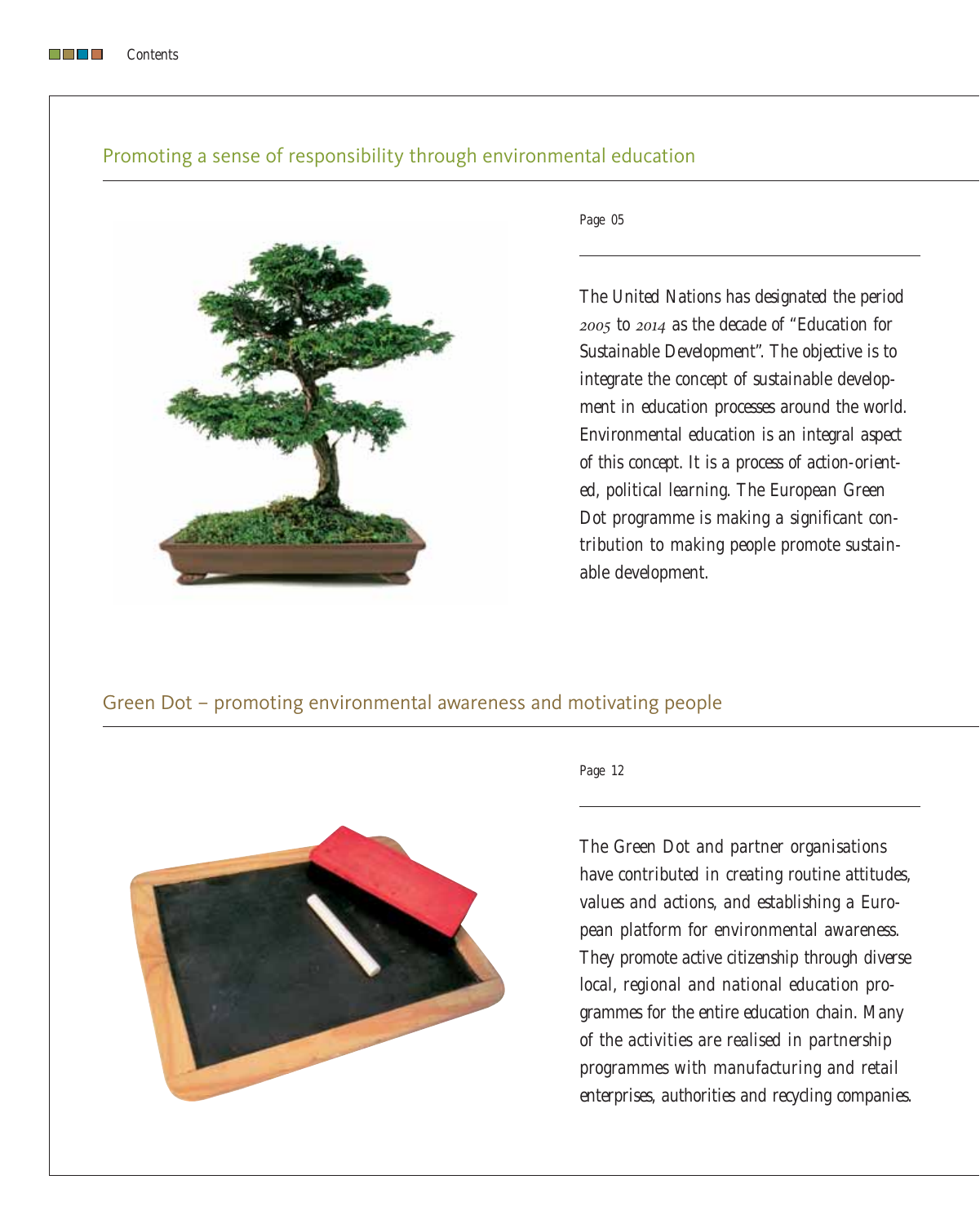# Environmental education as a means of promoting European integration

*Page 22*

*Page 29*

*No other political objective is more dependent on successful cooperation than sustainability. The Green Dot environmental education programme's internationally networked projects are therefore focused towards European integration. Young people in various countries learn to share responsibilities as well as practise democracy by working on solutions together as a group. Two prominent examples are the 1st European Youth Eco-Parliament and the Baltic Sea Project.*



# Sustainability needs networked thinking and action



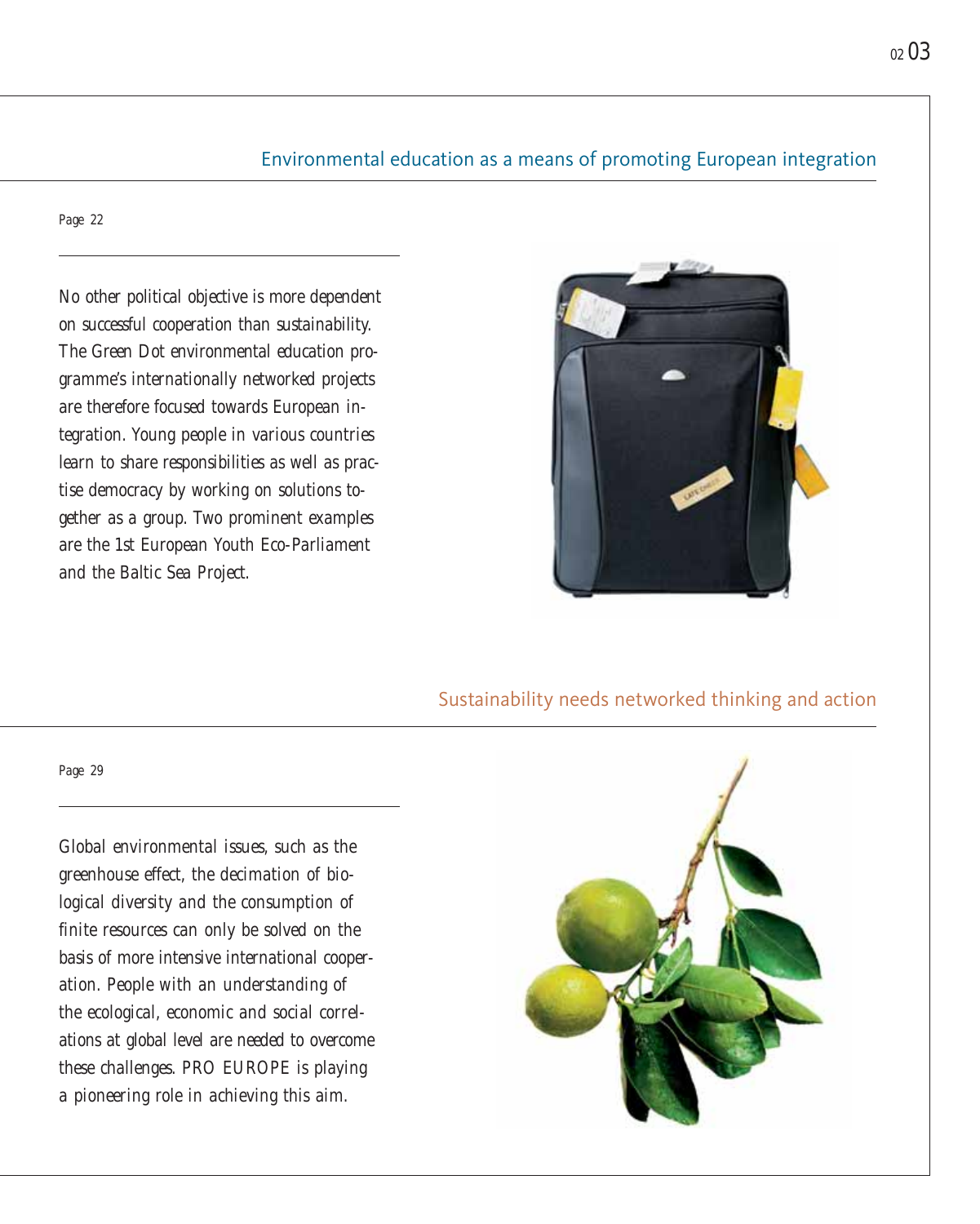

Bernard Hérodin *President of PRO EUROPE*

Peter Zühlsdorff *President of PRO EUROPE*

## *"To understand the complexity of environmental issues is a path to sustainable development."*

After the world summit in Johannesburg in autumn 2002, the United Nations designated the period 2005 to 2014 as the decade of "Education for Sustainable Development". To achieve sustainable development, it is necessary to change people's ecological, economic and social perceptions. The challenge that countries around the world therefore face is to integrate the concept of sustainable development in their education processes.

Environmental education is a central aspect of the process of change towards sustainable development. It is time we realised that the environment is not just a factor in this game, but a game in itself; a game in which we are all players and on which our future existence depends. Environmental problems such as climate change jeopardise our prosperity and our economic development. We all contribute to environmental problems and, as a result, we can only solve them on the basis of cooperative action. Environmental education, like education for sustainable development, is based on building awareness and identification with personal living environments. It is therefore not merely the conveyance of knowledge, but a process of learning about the concept of political action.

Based on this knowledge, the European Green Dot systems have managed in recent years by way of comprehensive and high-impact environmental education programmes and communication measures to enhance popular awareness for the environment and create the basis for a new awareness of responsibilities. The daily task of waste separation has had an ecological and economic impact on packaging and individual attitudes towards the environment. In the same way that sustainable development is a challenge facing every member of society, the Green Dot organisations implement many environmental education measures within the scope of public private partnerships together with municipal authorities, political organisations, educational establishments, the business community, associations and institutions.

PRO EUROPE will remain committed to ensuring the success of these measures at national and international level, and encourage their transfer to other sectors.

Bernard Hérodin Peter Zühlsdorff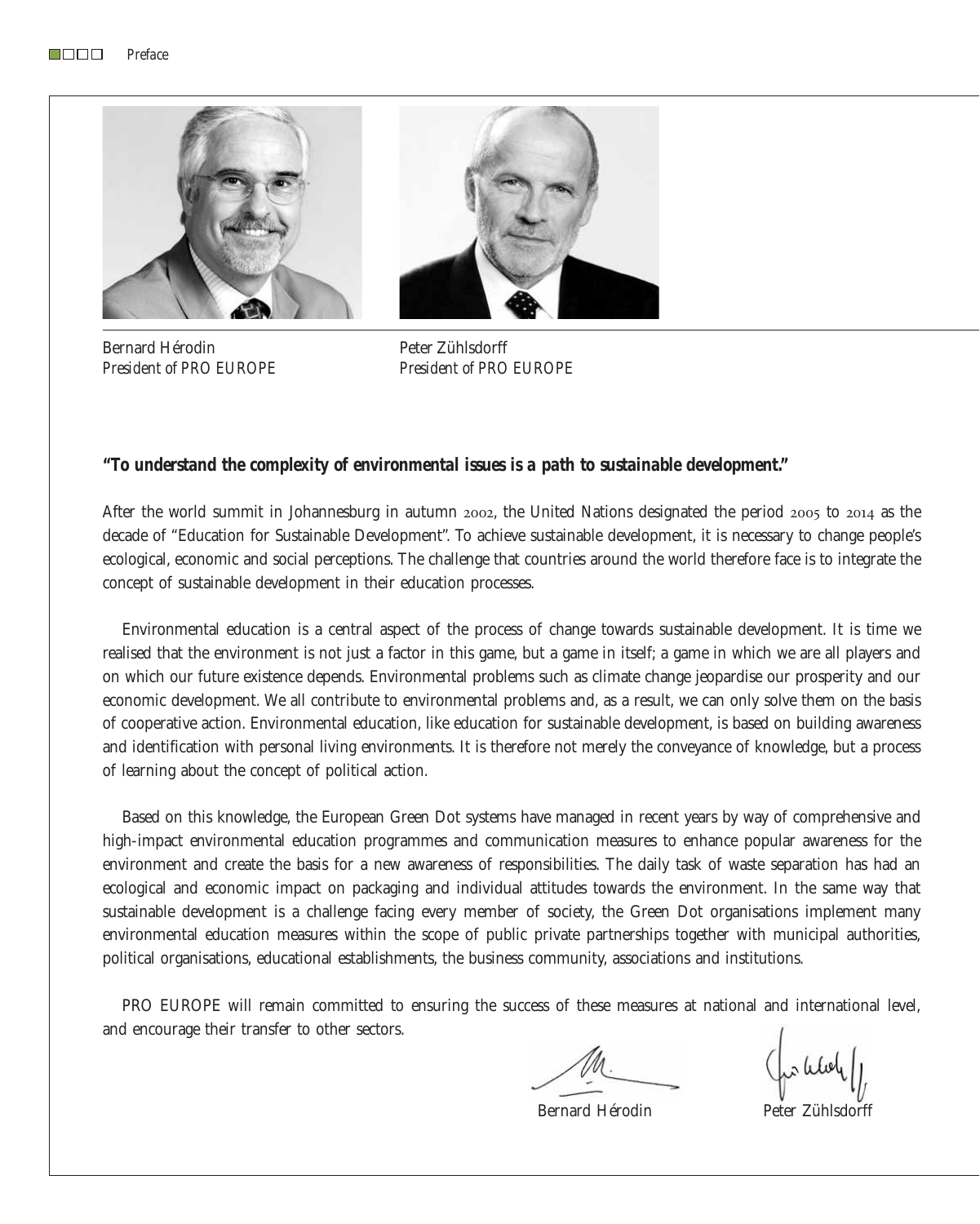*Sustainable development is a process of social change that must be experienced by all members of society.*



# Promoting a sense of responsibility through environmental education

*The United Nations has designated the period 2005 to 2014 as the decade of "Education for Sustainable Development". The objective is to integrate the concept of sustainable development in education processes around the world. This necessitates the sensitisation and involvement of all persons responsible in political and business communities, citizens, teachers, students and schoolchildren. The Green Dot organisations in 24 European countries and their partners in the UK and Canada accept their responsibility for the future and have in recent years made substantial contributions to ensuring people are aware of how important it is to adapt their behaviour and lifestyles to promote sustainable development.*

Sustainability as a core action of the United Nations The United Nations Conference on Environment and Development held in Rio de Janeiro in 1992 first brought the issue of sustainable development to the attention of the public. Following the 1987 report of the Brundtland

Commission to the UN World Commission on Environment and Development, more than 170 nations approved Agenda 21, a far-reaching platform to achieve sustainable development. "Sustainability is a development which fulfils the needs of the present generation without risking that future generations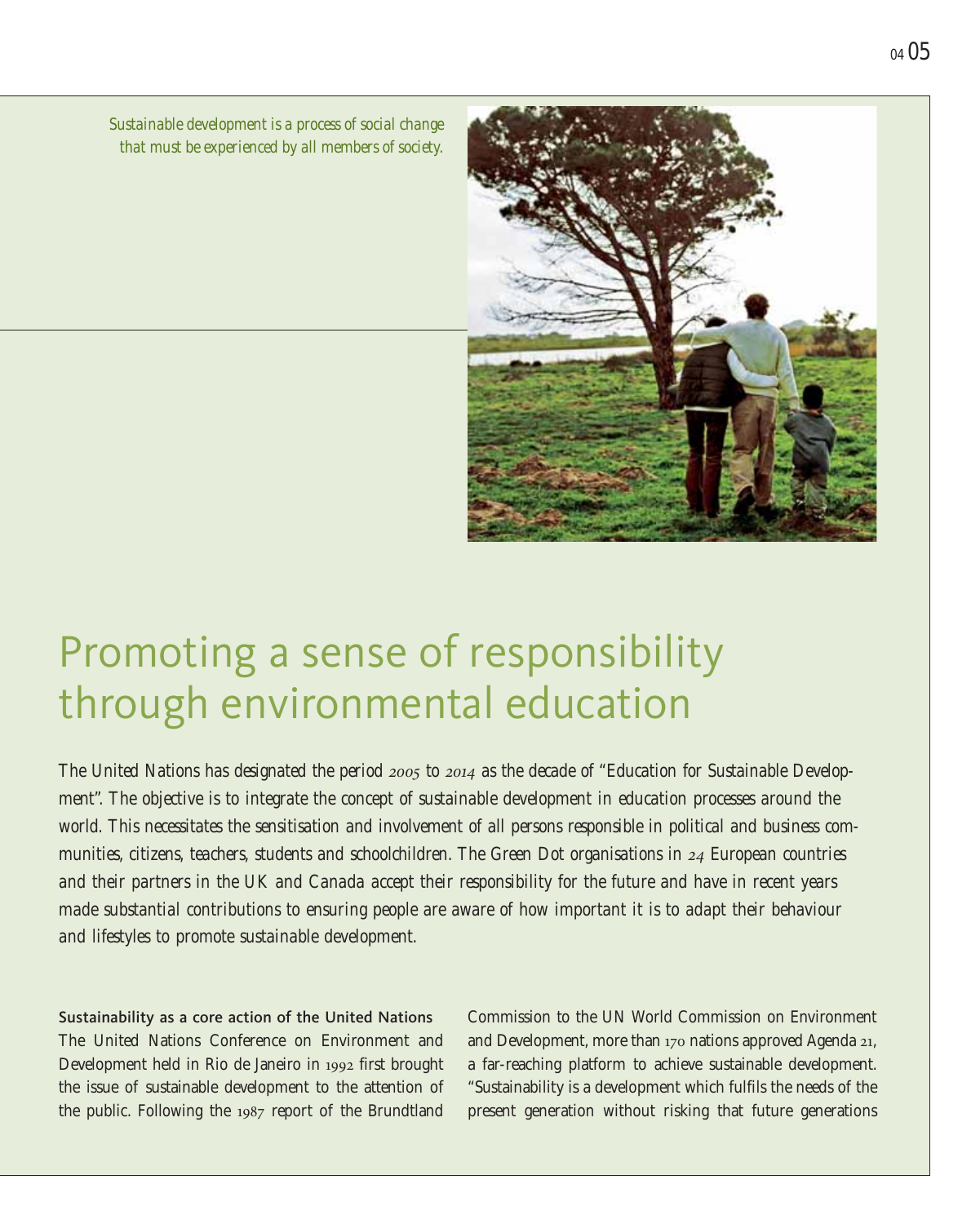

cannot fulfil their own needs and choose their own lifestyle." This is the definition of sustainability provided by the World Commission on Environment and Development, headed by the former Norwegian Prime Minister, Gro Harlem Brundtland. The principle of sustainability is based on three equally important dimensions: social equality, ecological compatibility and economic efficiency (sustainability triangle). Any consideration of one of the three dimensions in isolation jeopardises sustainable development.

At the Johannesburg Summit in 2002, it was agreed to assess new forms of education and educational programme content to ensure communication of the concept of sustainability to the younger generation as these will be our future decision makers. They are also more receptive and they can assume the task of communicating the concept to adults. "Our biggest challenge in this century is to take an idea that

*All citizens play a decisive role in the prevention of environmental pollution.*

sounds abstract, sustainable development, and turn it into a reality across the world", said UN Secretary General, Kofi Annan. The objective is to provide all kinds of people with educational opportunities that enable them to acquire knowledge and values, as well as to adopt the behaviour and lifestyles that are necessary to make the future worth living and to bring about positive social change.

## Building awareness and community involvement

Sustainable development is a concept for living and working in the 21st century. However, we cannot rely only on a topdown approach. Sustainable development is a process of social change that must be experienced by all members of society. In order to realise it, society as a whole – politics, industry and consumers – must be willing to both accept and implement a policy of transition to sustainable management practices. Learning to play an active role in the creation of an ecologically compatible and economically efficient world in which social equality prevails is not an automatic process. This is why education is a vital prerequisite for the worldwide promotion of sustainable development.

Education for sustainable development comprises the subjects of environmental protection, the efficient utilisation of natural resources, the maintenance of the ecosystem and responsible attitudes among members of society and the business community. Environmental education is thus an integral aspect for sustainable development. It deals with the subject of environmental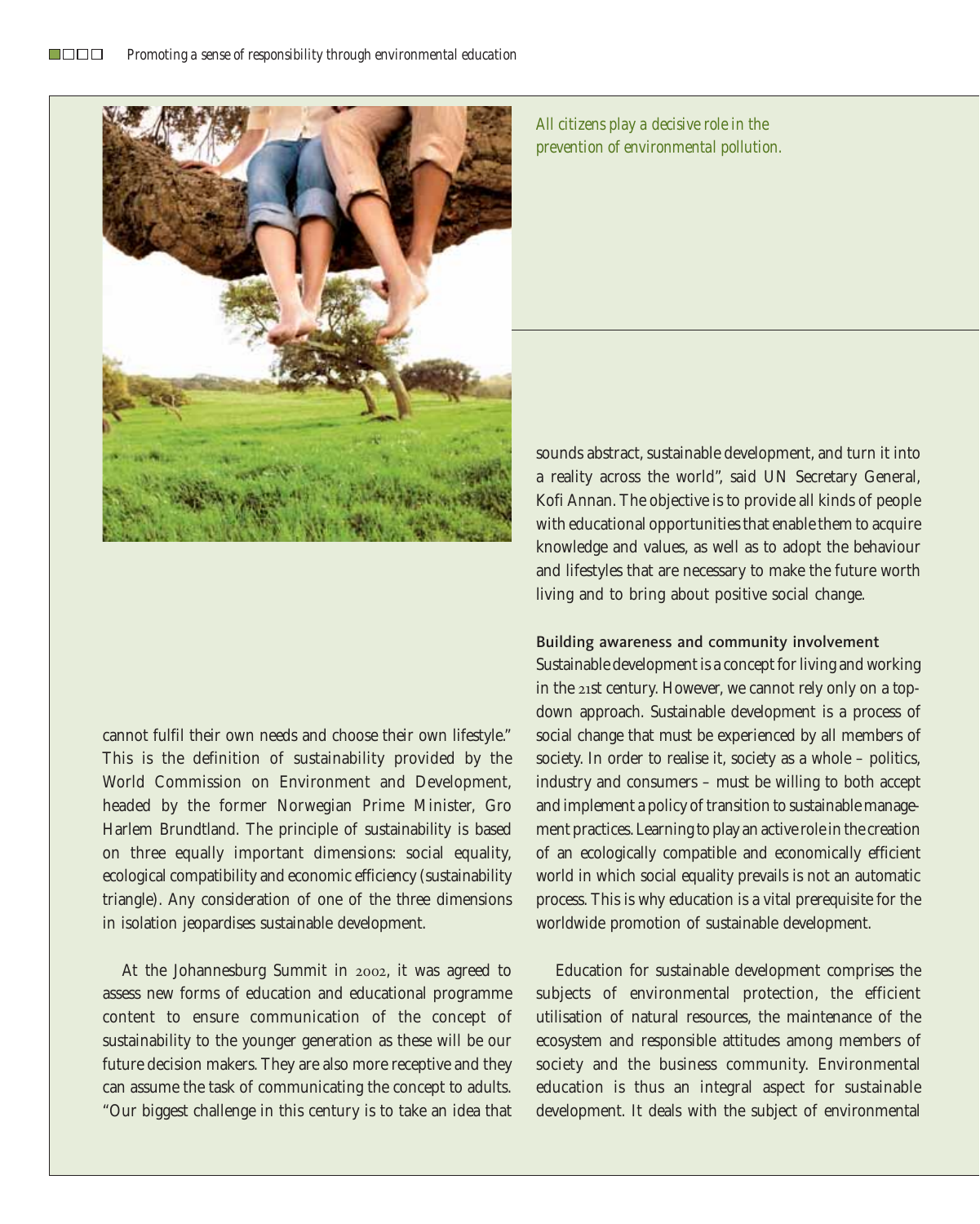

*Environmental education deals with the subject of environmental problems...*

*...why they occur and what behavioural modifications we have to make.*

problems, why they occur and what behavioural modifications we have to make in order to eliminate them. "Learning about how to live and act more sustainably equips all of us – individuals, families, groups, businesses and governments – to make decisions about how we use the resources available to us. Sustainable development education and awareness-raising to a wide and diverse audience is therefore important to ensure that we all understand both why and how we should take action which will be of most general benefit", said Charles Clarke, UK Secretary of State for Education and Skills.

There is more to environmental education than simply learning about environmental protection. This is impressively demonstrated by the anti-littering campaigns that are regularly implemented in many towns and cities throughout Europe: "Initiatives where citizens clean up towns and cities do not just have the effect of cleanliness. They encourage citizens to act in a responsible way and to appreciate public goods", said Jacques de Pastors, General Manager of "Vacances Propres" in France.

Littering is a problem that affects society as a whole. People who litter demonstrate a lack of social responsibility, having little regard for nature and for the protection of public goods. Littering is considered by society as annoying, which in a way is an important prerequisite to remedy it. A strategy to tackle littering should be multidimensional for success:

- There is a need for continuous public education to influence behaviour. Education makes people aware of which environmentally harmful acts are prohibited. This was confirmed in a survey by the Allensbach opinion research institute which was commissioned by Duales System Deutschland AG in 2002. 1
- Public places need to be kept clean and bins have to be available at appropriate places to dispose of waste.
- Consistent penalties need to be imposed for people who litter.

The assumption of responsibility by every individual plays a central role in the achievement of environmentally responsible behaviour and therefore sustainable development. All citizens play a decisive role in the emission of greenhouse gases (transportation, buildings), waste generation and other types of environmental pollution.

For example, private households in Germany account for more than 29 per cent of the energy consumed in Germany, which is higher than the amount consumed by the industrial

*Source:*

*1] "Umweltwissen und Umweltbildung 2002", conducted by the Institut für Demoskopie Allensbach and commissioned by Duales System Deutschland AG, Allensbach Archiv, IfD survey 7033, October/November 2002 · www.ifd-allensbach.de, www.gruener-punkt.de*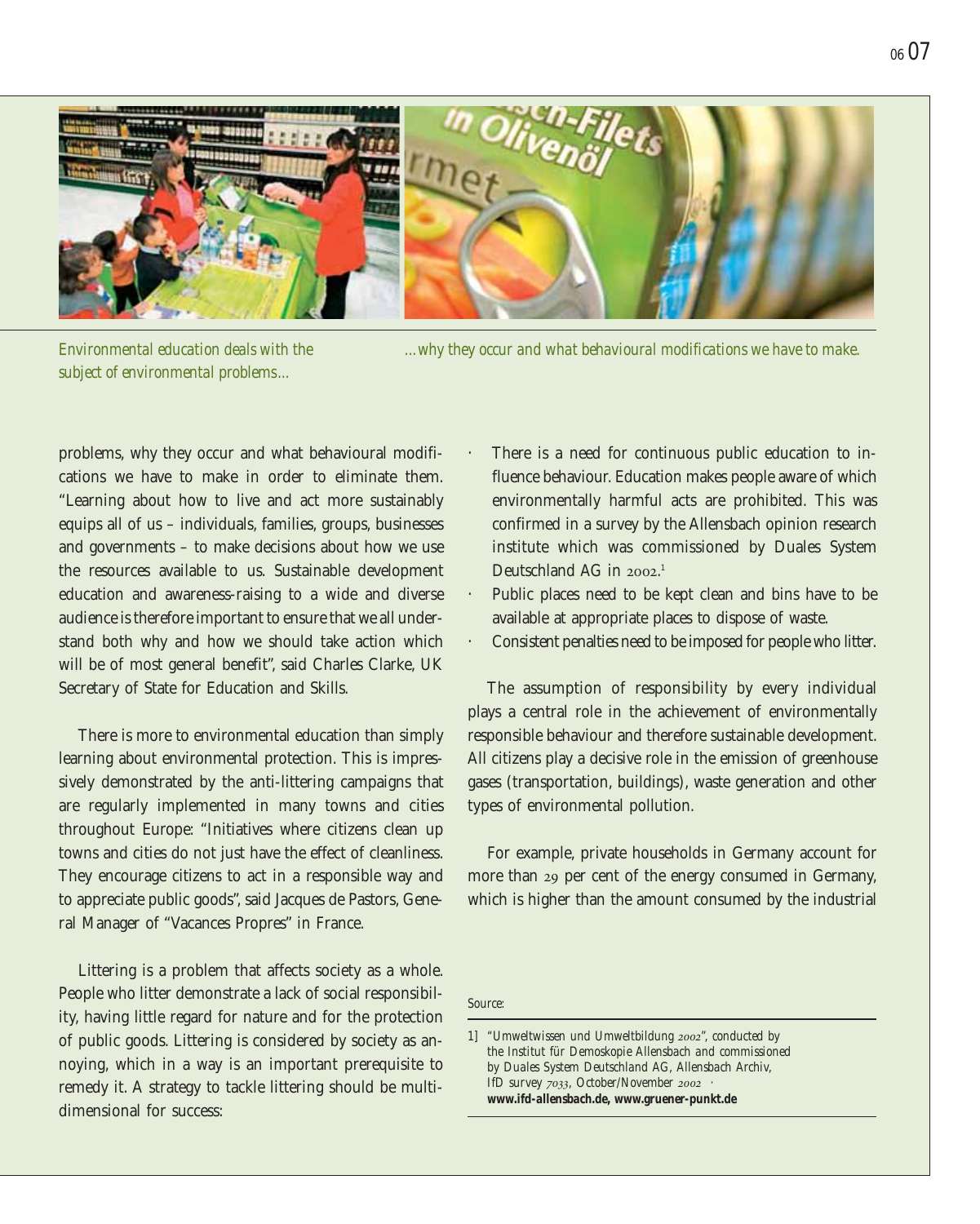

*The development and installation of environmentally friendly technologies... ...have to be accompanied by a* 

*modification of usage patterns.*

sector  $(25.3 \text{ per cent})^2$ , and this figure continues to increase (see also Figure 1). This is a general international tendency  $(see Figure 2)<sup>3</sup>.$ 

#### *Sources:*

*1,500 1,000 500*

- *2] Federal Environmental Agency, "Umweltdaten Deutschland online" · www.env-it.de*
- *3] European Commission, "Green Paper Towards a European strategy for the security of energy supply", 2000 · http://europa.eu.int*
- *4] OECD Environment Directorate, International Energy Agency, "International Energy Technology Collaboration and Climate Change Mitigation – Case Study 3: Appliance Energy Efficiency", 2005 · www.iea.org*
- *5] ATLAS Project by European Network of Energy Agencies on behalf of Directorate General XVII of the European Commission · http://europa.eu.int/comm/energy\_tranport/atlas/homeu.html*

## Figure 1: Development of energy consumption by end use in Germany *in petajoule (1 PJ=0.024 million tonnes of oil equivalent)*

*3,000 2,500 2,000* 

Industry Transport Households Trade, commerce, services

*Source: Arbeitsgemeinschaft Energiebilanzen, Bundesministerium für Wirtschaft und Arbeit, Germany, status October <sup>2004</sup>* <sup>1990</sup> <sup>2003</sup>

Since 1973, primary energy demand in the residential sector in OECD countries has grown more than all other sectors apart from transport. Residential appliances and equipment use 30 per cent of all electricity generated in OECD countries, producing 12 per cent of all energy-related CO<sub>2</sub> emissions. They are the second largest consumer of electricity and the third largest emitter of greenhouse gas emissions.<sup>4</sup> In Europe most residential energy is consumed for space heating, water heating and domestic appliances (see Figure 3).<sup>5</sup>

**Public authorities play a key role educating citizens about the necessity of modifying their behaviour, as well as creating an appropriate framework and incentives.**

A practical example is the project of the European Union aimed to reduce energy consumption and  $CO<sub>2</sub>$  emissions from 2006 onwards by introducing energy performance standards for existing and new buildings. Building the appropriate framework implies that, on one hand, industry must provide the necessary technologies and services and meet the appropriate consumer demand. This, together with appropriate promotional programmes, will provide the necessary incentive to make investments.

However, the installation of an environmentally friendly heating system alone will not solve environmental problems. Politicians and members of the business community therefore need to educate citizens that the purchase of a modern, energy-saving heating system has to be accom-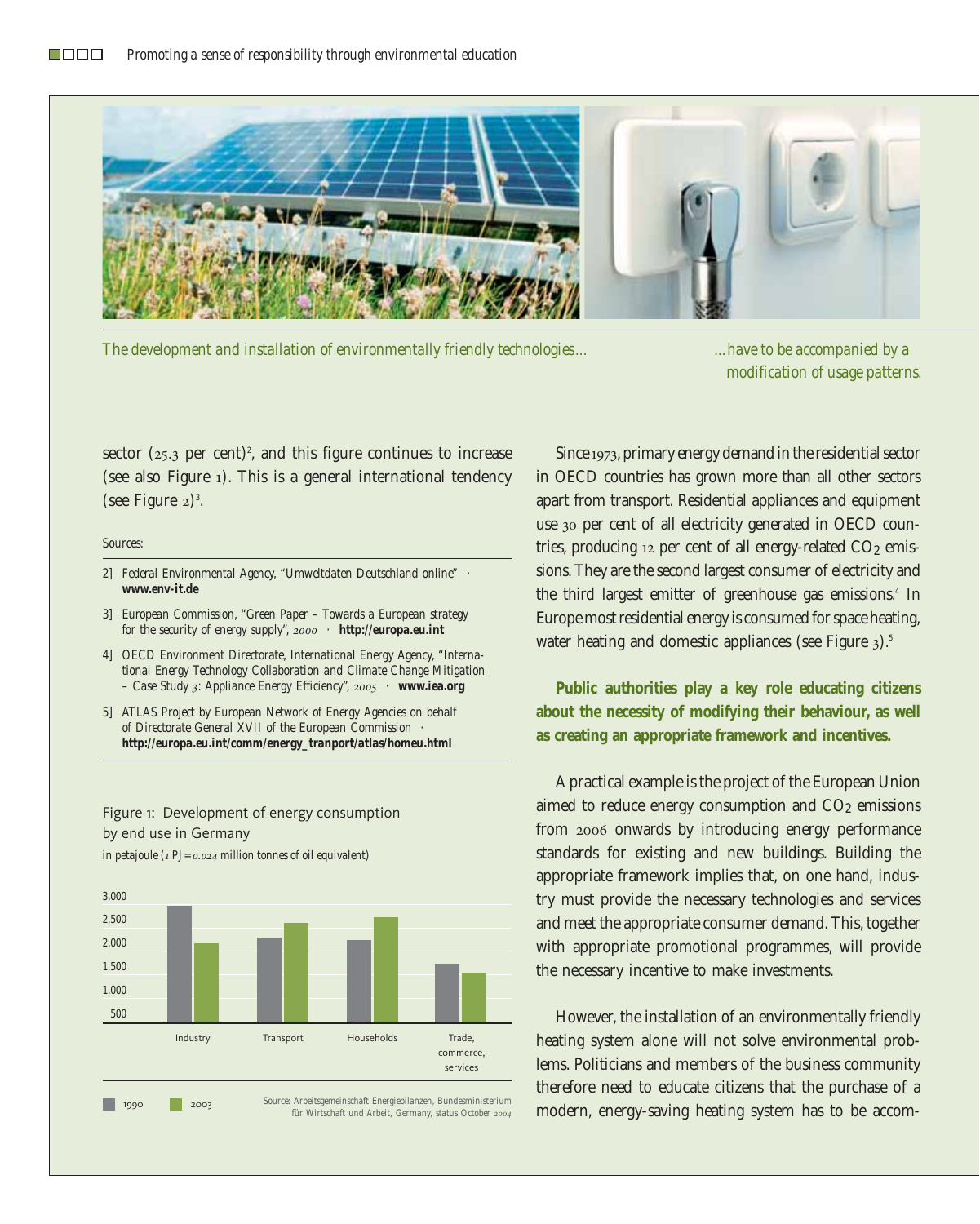

*The assumption of responsibility by every individual plays a central role in the achievement of environmentally responsible behaviour and of new technologies like solar energy.*





*Source: European Commission*

*<sup>08</sup> 09*

Figure 3: How do private households use the energy? Breakdown of energy consumption by end use in the domestic sector throughout the EU *in per cent*

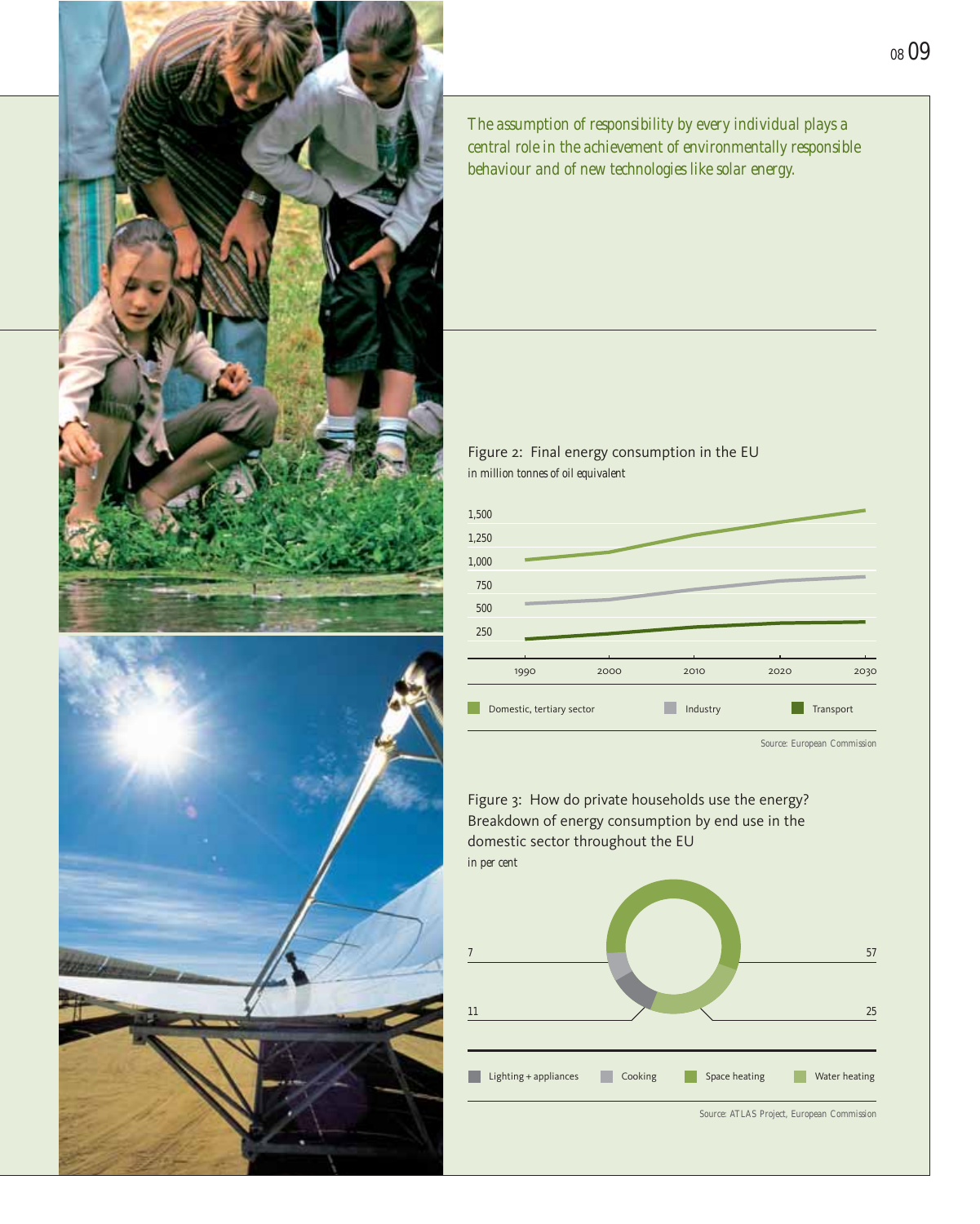

*The Green Dot has made a significant contribution...*

*...to promoting a stronger sense of responsibility for waste.*

panied by a modification of usage patterns. The environment derives few benefits from an energy-efficient system that is operated when windows are open.

### Waste separation has triggered a learning process

One effective instrument of promoting an awareness for environmental responsibility is waste separation, a concept that is now applied on a widespread basis throughout Europe. As an act that is performed every day, it "opens the door" to the establishment of permanent behaviour patterns. Waste separation sensitises people to environmental issues. It triggers a learning process that results in people being more attuned to their environmental behaviour and it encourages them to take further measures to protect the environment.





A representative study implemented by the French opinion research institute, Sofres, confirms that the separation of waste performs an important educational function. In 2000, Eco-Emballages, the French Green Dot organisation, questioned around 6,000 citizens in France about their attitudes to waste separation (see Figure 4):

- · 93 per cent of people believe that it contributes to improving the quality of the environment and their living space.
- · 83 per cent of people who separate their waste said that they would be willing to pick up litter and put it into a bin. 74 per cent of people who do not separate their waste would do the same.
- · 78 per cent of respondents stated that they had been more aware of environmental issues since they started separating their waste. They are more willing than others to use the car less frequently and to save electricity and water.<sup>6</sup>

A study by Ipsos in 2003 supports these findings. It discovered that 98 per cent of the French are convinced that waste separation is important for the environment.7 **The results of the study show that everyday actions such as waste separation, which are learned and performed with conviction, are more effective than acts performed as a result of orders, bans and quota requirements.** Educational measures, information and campaigns convince citizens that it makes sense to act in a certain way, and they then act in the same way in other areas of their lives. In the long term, environmental education promotes the social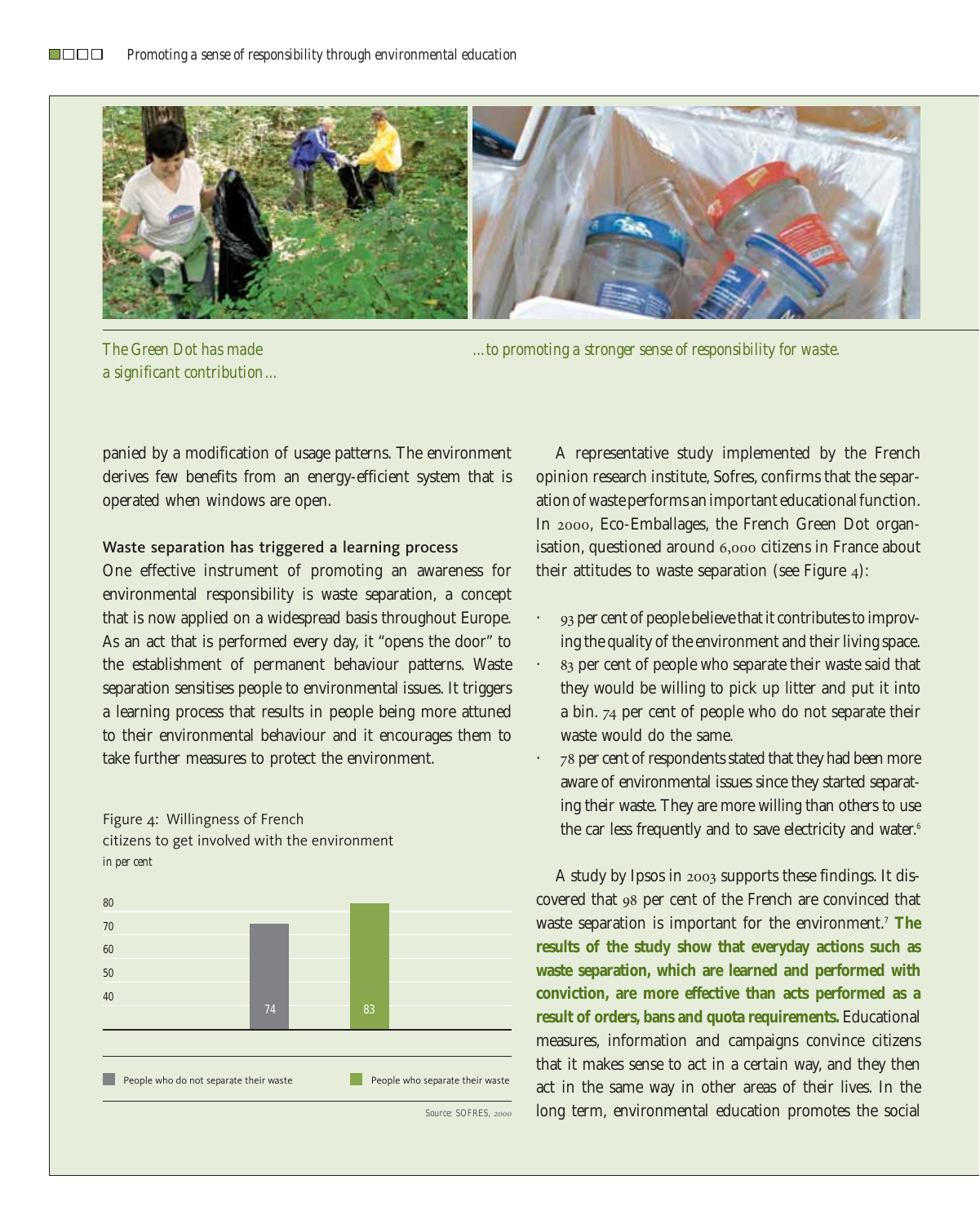*If environmental issues play an important role in school lessons, this has a positive effect on the children's interest in the environment.*

change that is necessary for sustainable development. It is a platform for a new awareness of responsibility and encourages the desired behaviour.

Integrated approach improves educational programmes Political and structural frameworks must be conducive to reinforcing the collective willingness of members of society to act in a required way. In addition to the necessary infrastructures, incentive systems such as the provision of containers for waste separation, promotion schemes for energy-efficient buildings or the use of solar technology are necessary. The business community must ensure that the technology of these systems is available. Promoting the use of environmental-friendly technologies, products and services must be supported by the government and the industrial sector.

Integrated approach and action must be encouraged; it is necessary to offer appropriate information and education courses in schools, at vocational training establishments and in everyday life which reinforce this willingness and put it in a broader context. If environmental issues play an important role in school lessons, this will in turn have a positive effect on the children's interest in and knowledge of the environment. This is confirmed by the Allensbach survey "Environmental Knowledge and Education 2002" in Germany<sup>8</sup>.

Under the PRO EUROPE umbrella, the European Green Dot system offers a range of instruments and programmes

#### *Sources:*

- *6] "Les Français, l'environnement et le rôle du maire", conducted by SOFRES and commissioned by Eco-Emballages S.A., 2000 · www.tns-sofres.com, www.ecoemballages.fr*
- *7] "La perception par les Français du tri sélectif des emballages ménagers", conducted by IPSOS France and commissioned by Eco-Emballages S.A., 2003 · www.ipsos.fr, www.ecoemballages.fr*
- *8] "Umweltwissen und Umweltbildung 2002", conducted by the Institut für Demoskopie Allensbach and commissioned by Duales System Deutschland AG, Allensbach Archiv, IfD survey 7033, October/November 2002 · www.gruener-punkt.de, www.ifd-allensbach.de*

at regional, national and international level to educate consumers. These include educational material for school curriculums. The Green Dot programme is making a significant contribution to education on sustainable development. More than 230 million consumers in 24 European countries separate their packaging waste for recycling – and they do so with conviction. The "Green Dot" has made a decisive contribution to promoting a stronger sense of responsibility among members of society for the waste they produce and it has also made them more aware of their own environmental behaviour.

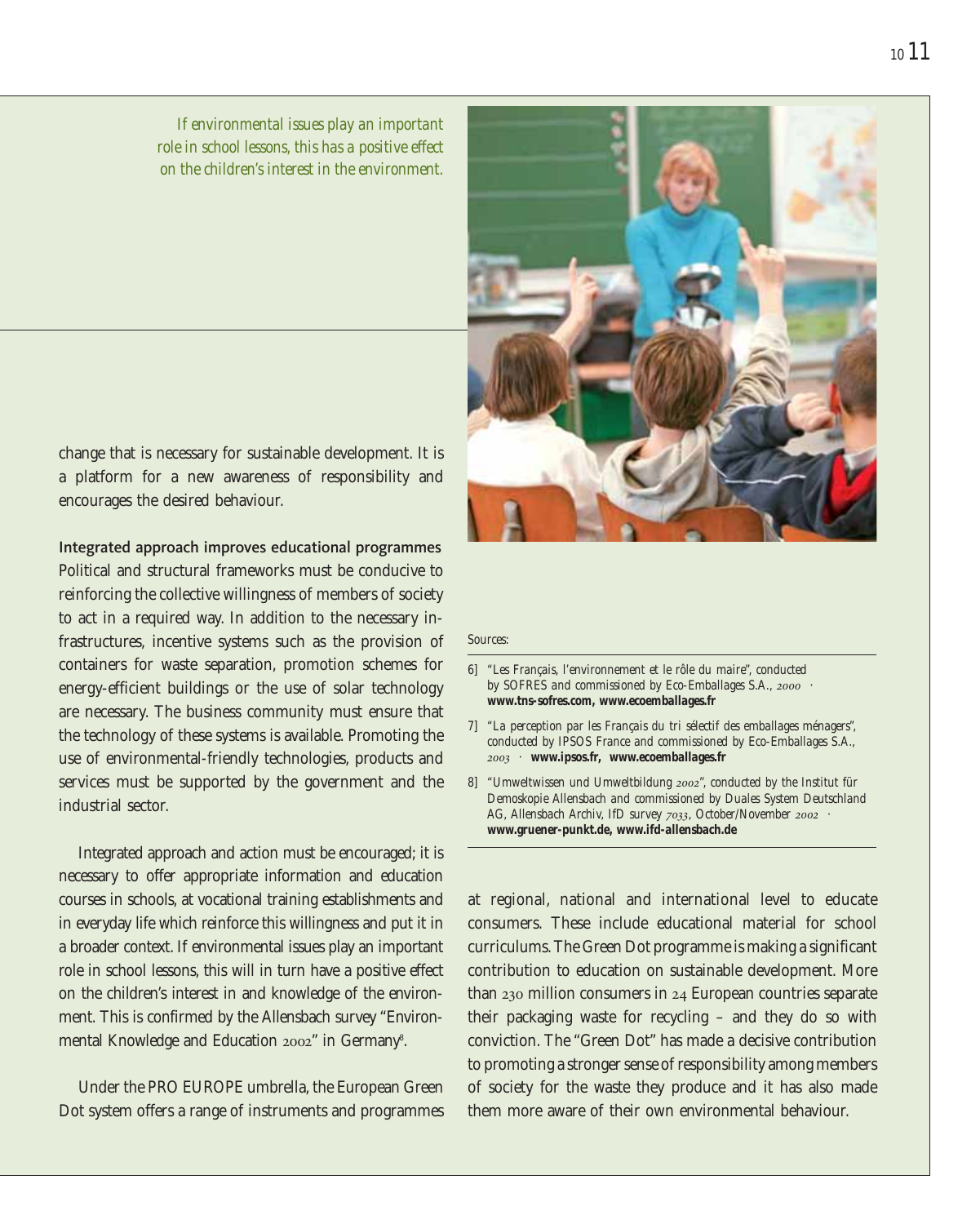

*Most of the educational activities developed by Green Dot organisations are aimed at children.*

# Green Dot – promoting environmental awareness and motivating people

*The Green Dot and partner organisations have contributed in creating routine attitudes, values and actions, and establishing a European platform for environmental awareness, through diverse local, regional and national education programmes and activities. Many of the activities are realised in partnership programmes with manufacturing and retail enterprises, authorities and recycling companies.*

#### **Diversity**

Waste avoidance, resource conservation, energy efficiency and the protection of land, water, air and biodiversity – environmental education and communication will play a key role in shaping a sustainable society in the 21st century. "Global networking means that many institutions, especially schools and the media, will spread the message. We must put more emphasis on the importance of environmental issues in our everyday lives and the behaviour of every single citizen, and communicate these issues more effectively", said UNESCO President Koichiro Matsuura.

PRO EUROPE members have initiated numerous communication measures and projects in the field of environmental education that contribute to the sensitisation of the business community and the general public to the issue of waste.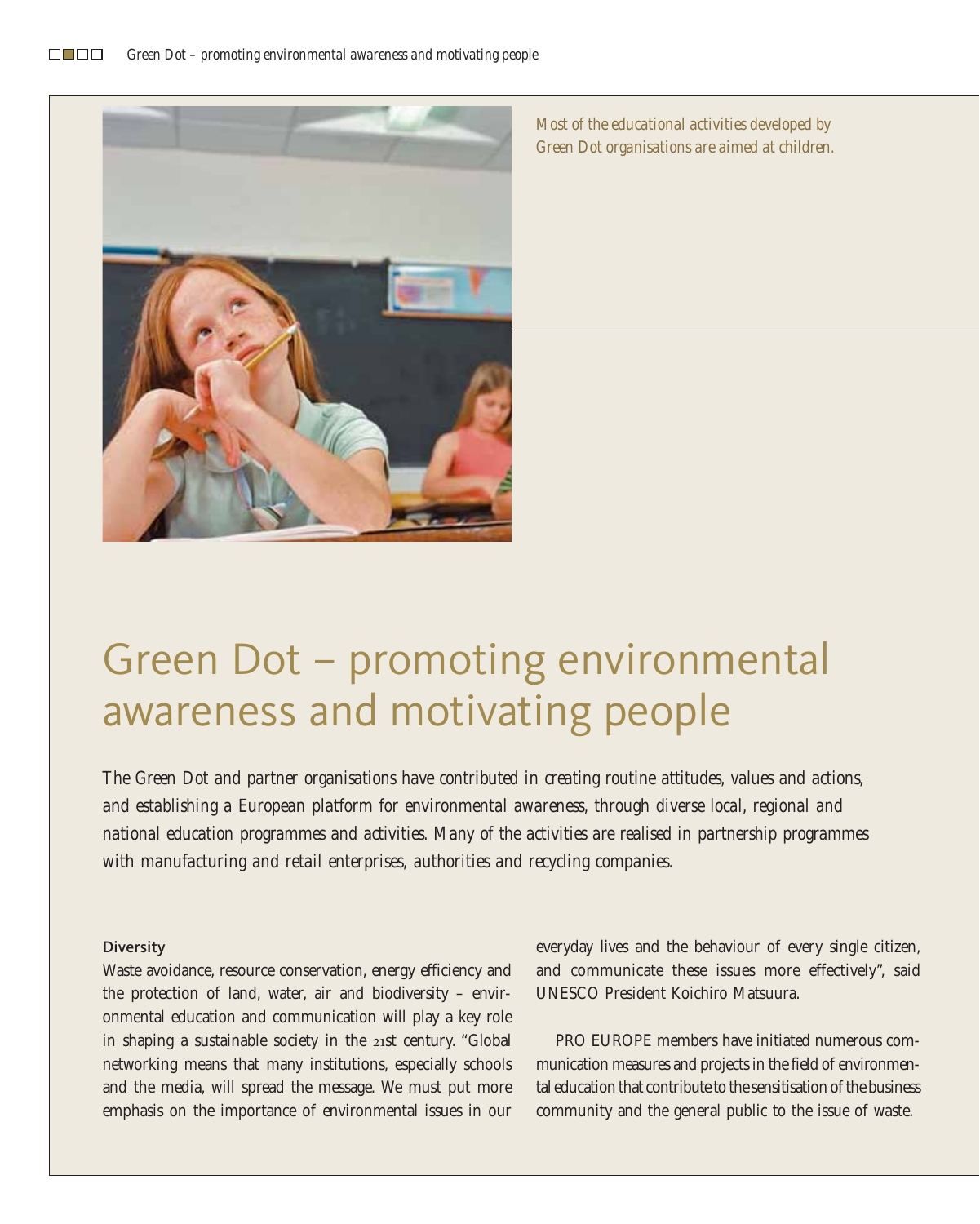

*Recycling and recovery of packaging... ...protects natural resources* 

*and lowers CO2 emissions.*

The introduction of packaging waste separation, highimpact communication and education programmes have successfully created routine attitudes, values and actions. The concept of waste separation and recycling have been successfully integrated into everyday life. Active confrontation with the problem of waste fosters an awareness for ecological issues. Waste separation is a first step to improving environmental behaviour as it is a daily task that everyone accepts.

Packaging is something that is necessary – for health protection, social, economic and environmental reasons. It has important functions and is consequently an indispensable product enhancer – especially for food products. First and foremost, it protects products from contamination (bacteria, changes in odour and taste, etc.) and from damage during transportation, handling and storage. Without packaging, many products would be inadequately protected and as a result would also become waste, having more severe consequences for the environment than the packaging and packaging production. "In developing countries, a lack of packaging or inadequate packaging causes between 30 and 50 per cent of the foodstuffs to decay before they even reach the consumers. In industrialised countries, product loss is only about two or three per cent", pointed out Professor Dr Dr Günter Grundke from the German Packaging Institute.

The functions that are performed by packaging are taken for granted by society even though their true value is not always appreciated. The only thing that people consciously perceive is the empty packaging because they buy products, not packaging. After product consumption, only packaging is left to be sorted which people become aware of at this stage. Many consumers then consider it to be useless. This constitutes a packaging paradox: packaging effectively protects products and, afterwards, it becomes a material that needs to be recycled or recovered.

In order to minimise the effects of packaging on the environment, the European Green Dot organisations have been successful in developing programmes to sensitise both manufacturers and consumers. At the same time thousands of companies have implemented environmental concepts into their daily business. They are cutting back CO<sub>2</sub> emissions, reducing the consumption of natural resources and avoiding waste. The avoidance and minimisation of environmental effects is an integral aspect of product and packaging development. **More than 230 million Europeans sort their used packaging for recovery.** More and more people are becoming aware of eco-friendly consumption. Less packaging is being deposited in landfill sites. The volume



*Packaging is necessary for health protection, social and environmental reasons, but afterwards, it becomes material that needs to be recycled or recovered.*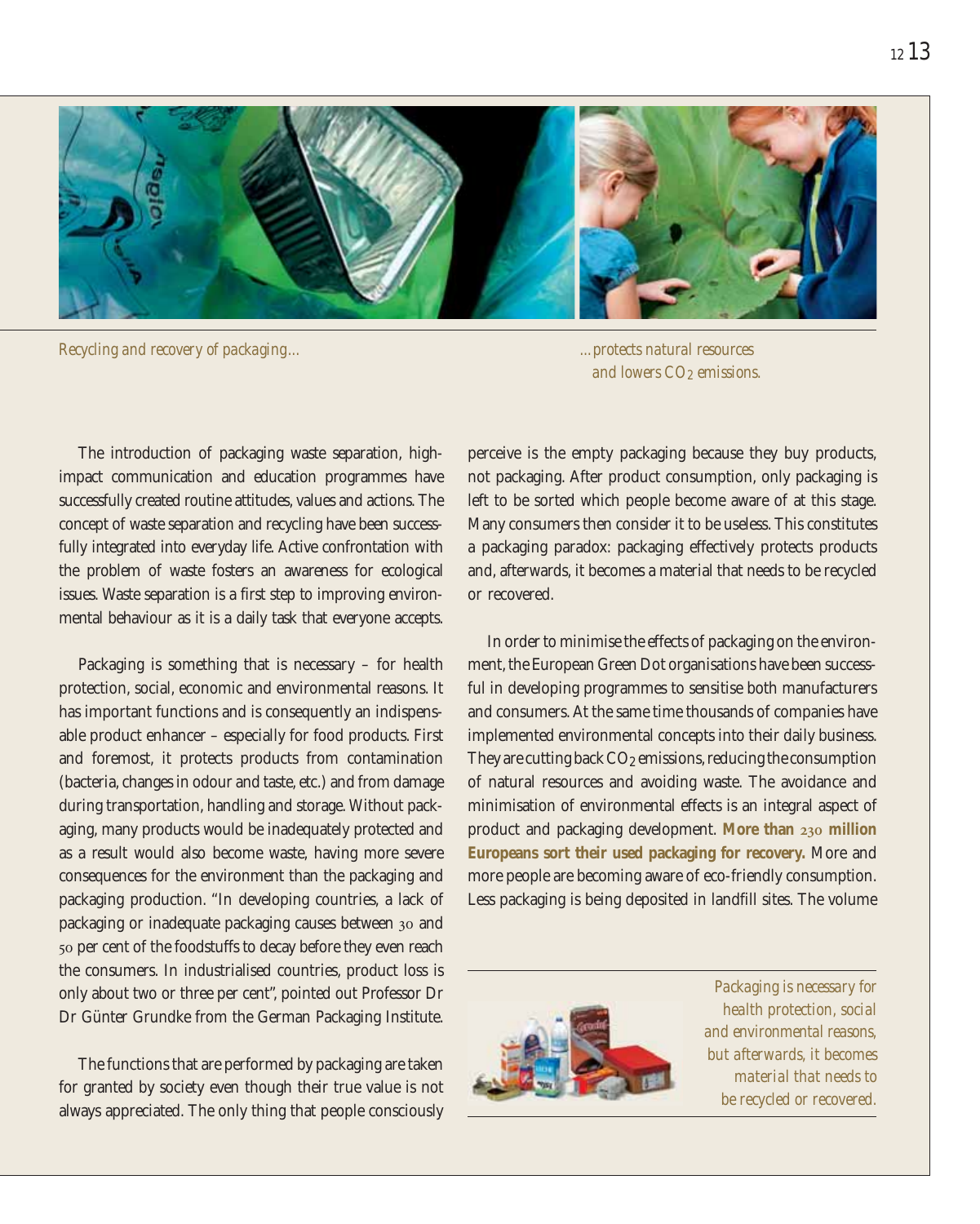

*With educational programmes children and adults... ...learn about the necessity of sorting, recycling* 

*and reuse of packaging and packaging waste.*

of recycled and recovered packaging increased considerably, between 1997 and 2001, the proportion of packaging that is recycled and recovered increased from 31 million tonnes (53 per cent) to 39 million tonnes (60 per cent). This protects natural resources, lowers CO<sub>2</sub> emissions and reduces landfill capacity requirements.9

## PRO EUROPE supports active citizenship for sustainable development

Environmental education measures and programmes have been developed for the entire education chain, from pre-schools through vocational training establishments to comprehensive consumer communication measures.

Waste avoidance, as an integral part of sustainable development, is dependent on an active citizenship. For this reason, many of the educational activities developed by Green Dot organisations are aimed at children. Making the school environmentally friendly and working to improve the local environment are promising examples of such work. Children who are confronted with the problem of waste at an early age develop an entirely different sense of responsibility for the environment and therefore also for common welfare. They will have better chances in future to contribute to solving ecological, economic and social problems if they are aware of how these relate to each other.

The Green Dot organisations and partners also promote active citizenship through close cooperation with national and local institutions on the development of integral approaches, many projects are developed and implemented in conjunction with local authorities, educational institutions and business partners.

# Integration of environmental education into school curriculums

The Green Dot organisations have developed educational programmes and teaching materials for schools. They communicate the complex subject of sustainable development in a fun and didactic way and enable its integration into the curriculum. Gérard Bonhoure, Chief Inspector of the French National Education: "Today's school curricula should include more consistent and coherent environmental education elements." Green Dot is contributing to closing this gap.

Since 2000, Ecoembalajes in Spain has been cooperating with Ecovidrio, Ministry for the Environment, APAS (Association for the Promotion of Socio-Cultural Activities) and the Foundation for Biodiversity to develop didactic education materials for teachers and schoolchildren between the ages of eight and twelve. The environmental guides focus on sorting, recycling and reuse of packaging and packaging waste. 1,600 schools and around 170,000 children are currently using the materials.

Ecoembalajes also supports the "Values from Aldeas Infantiles S.O.S." school programme that is run by the foundation of the same name. A teaching unit on the sub-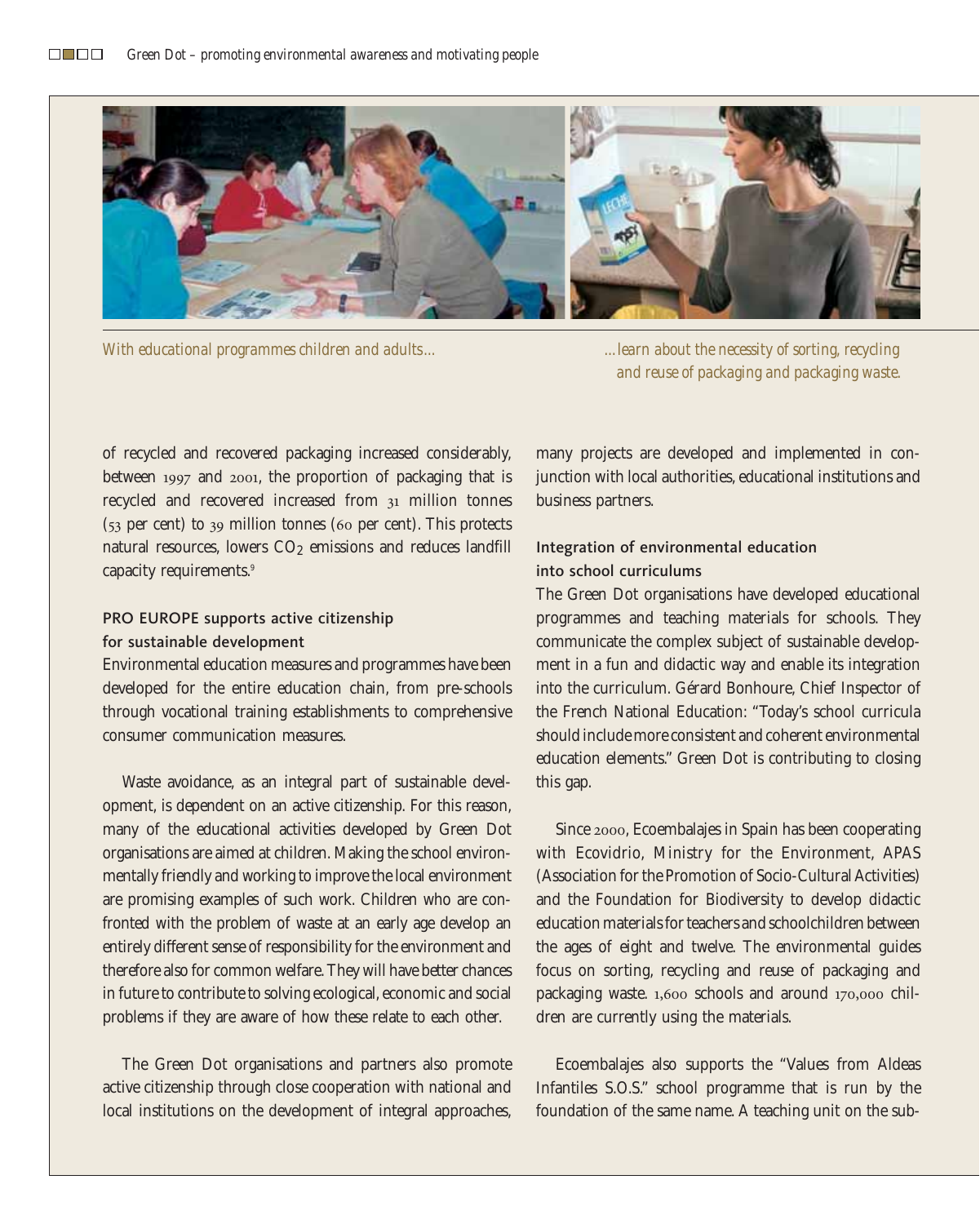

*Latvijas Za, lais Punkts foster responsible environmental behaviour with efficient public activities...*



*...and the "Green Dot School".*

ject of waste separation and recycling was developed and distributed to 3,750 schools.

At the end of 2004, a total of around 257,000 children aged between six and twelve were taught this subject for one month. Afterwards, they produced their own calendar made of environmental materials.<sup>10</sup>

The aim of the French programme "Les ateliers de Rouletaboule" is also to foster positive and responsible environmental behaviour among children. Eco-Emballages and the association network Ecole et Nature have been successfully implementing this comprehensive educational programme in municipalities for over ten years. More than two million children in over 1,000 municipalities have already taken part. At various workshops, the 3 to 14-year-olds learn about the effects of packaging on the environment and work together to find solutions. They also learn to argue their case in democratic debates. The objective of the project is to identify the responsibility of every individual for his or her consumer habits and attitudes to waste. Eco-Emballages has also entered into a partnership with the educational publisher, Nathan, to develop classroom sessions with practical exercises on the subjects of waste,  $CO<sub>2</sub>$  and water specifically for primary school teachers.<sup>11</sup>

Latvian schools also accord high priority to providing teachers with theoretical and practical training so that they can change attitudes to waste and consumer habits.

In September 2001, Latvijas Zaļais Punkts established the "Green Dot School". The rate of schools joining the project increases by 15 to 20 per cent every curricular year. 220 schools with 90,000 children are now taking part in the project, this constitutes 30 per cent of all educational establishments in Latvia. With the assistance of the "On the Green Dot Track" textbook, which is recognised by the Ministry for Education, the children learn why it is important to conserve natural resources, to sort used packaging and to learn how



*"Les ateliers de Rouletaboule": French children learn about the effects of packaging and their own responsibility.*

*Sources:*

*<sup>9]</sup> The PRO EUROPE brochure entitled "Effective packaging – effective prevention" (2004) provides detailed information about the prevention of environmental pollution and packaging waste recycling · www.pro-e.org*

*<sup>10]</sup> Ecoembalajes España, S.A. · www.ecoembes.com*

*<sup>11]</sup> Eco-Emballages S.A. · www.ecoemballages.fr*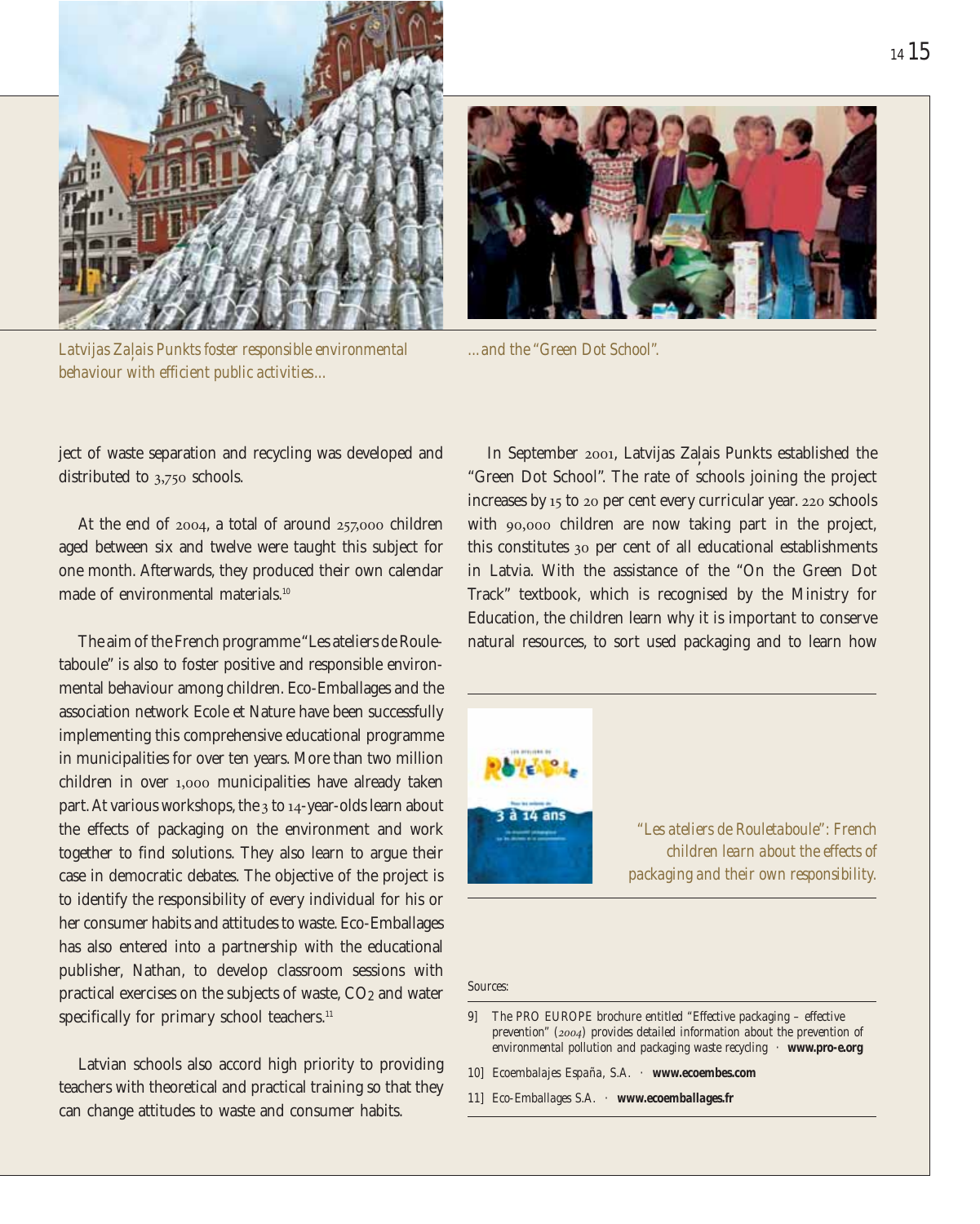*Children learn why it is important to treat natural resources and waste with care: classroom sessions in Norway (picture above) and Belgium (picture below).*

packaging is recycled. In practical exercises, they are familiarised with the proper procedure for separating waste. Green Dot has provided the appropriate waste containers for schools free of charge.<sup>12</sup>

ÖKO-Pannon is realising similar projects at pre-schools, primary and high schools in Hungary. The Green Dot organisation has developed an "Integrated Waste Management Education Programme" which takes a complex, methodical education approach. The programme shows the entire lifecycle of packaging from production, through retail, waste separation and recycling. Worksheets, exercise books, painting books, storybooks, comics, textbooks, classroom sessions and other materials were developed for teachers. According to the motto of "Teaching the teachers", environmental seminars for teachers and education experts are held in cooperation with the municipal authorities and municipal waste management companies. The programme has acquired national significance within only two years and it is supported by the Ministry for the Environ-



*Various activities and competitions instruct people on environmentally compatible behaviour.*

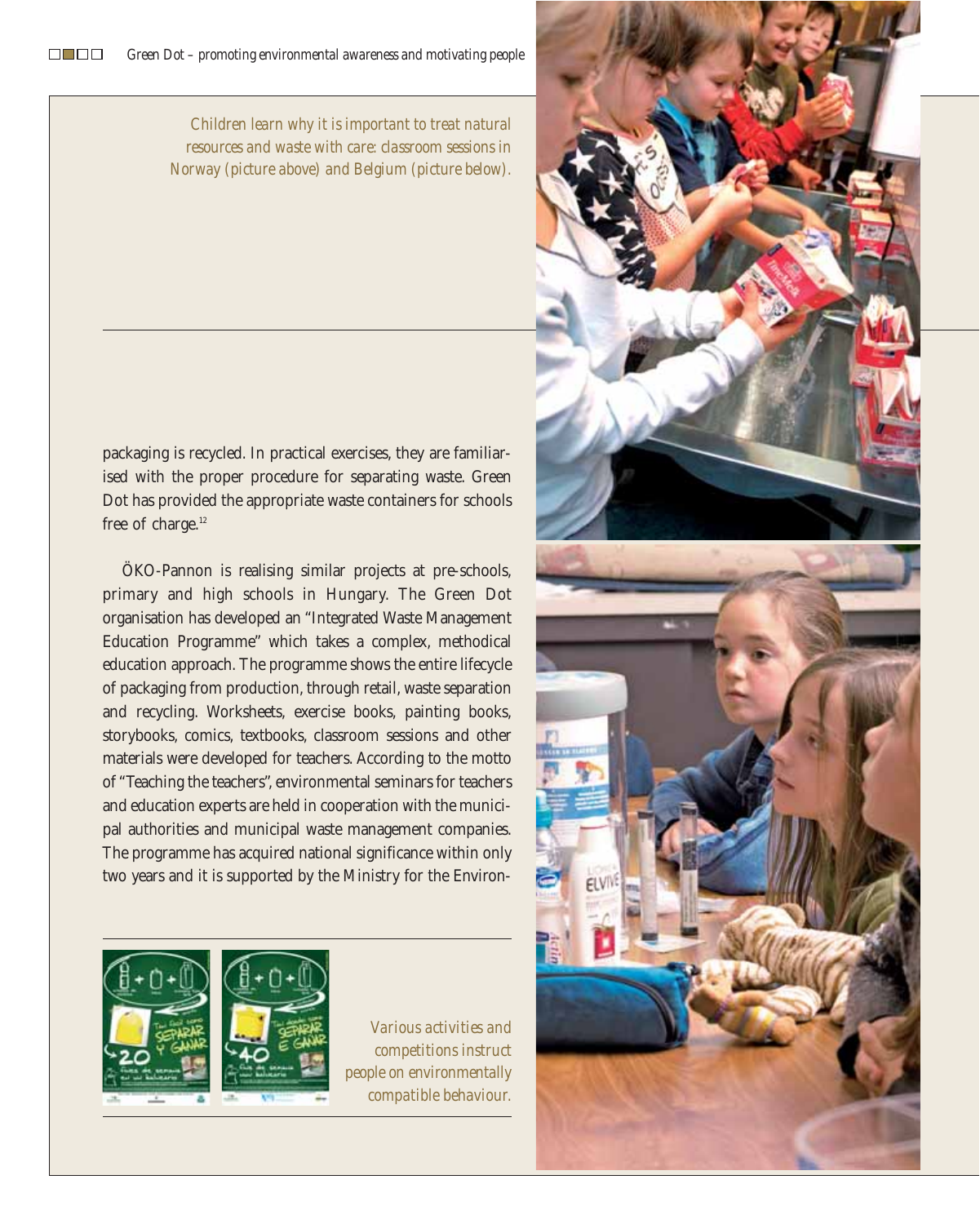

*The British competition "Bin to Win" for schoolchildren... ...and "Teaching the teachers" in Hungary.*

ment and the National Public Education Institute. Although only 15 schools in three cities participated in the 2002 ⁄2003 school year, as many as 300 schools in 17 cities with 144,000 children took part in  $2004/2005$ .<sup>13</sup>

Environmental education has also been successfully established at Belgian primary schools, where 2,000 classroom sessions are held every year on the subject of the problems associated with waste to help promote environmental awareness. FOST plus, in cooperation with regional authorities, offers a ready-made, balanced educational classroom curriculum concerning all aspects of waste management. One of the practical learning instruments is a recycling kit which illustrates the different steps in the recycling process.<sup>14</sup>

Parents are also involved in various school projects. For example, Materialretur in Norway has partnered with local governments and waste management companies over the country to develop a school project consisting of a textbook on waste separation and recycling, the "www.loop.no" website and a guided tour of a waste-recycling company. The children learn why it is important to treat natural resources and waste with care, how waste is collected and separated and what happens to it after it is recycled. The parents have to help the children with the exercises and homework<sup>15</sup>

The above examples are only a small selection of the diverse environmental education activities that are implemented for children in all 26 countries. They make it clear that initiatives which provide both practical skills and theoretical background knowledge are most effective in motivating people to be environmentally aware.

All projects go beyond the mere acquisition of knowledge to convey an understanding of sustainable development. They provide children with the capability to act and instil the necessary values of partnership and responsibility that are essential for community living. This is demonstrated by the British PRO EUROPE partner, Valpak's education programme.

The website, www.recycle-more.co.uk, contains comprehensive information on materials specifically focussed at consumers and schools. The annual "Bin to Win" competition has resulted in hundreds of children aged up to eleven taking the initiative and developing their own projects to deal with environmental problems at their schools.

At one primary school with a graffiti problem, the pupils spent the summer holidays repainting it. To fund the activity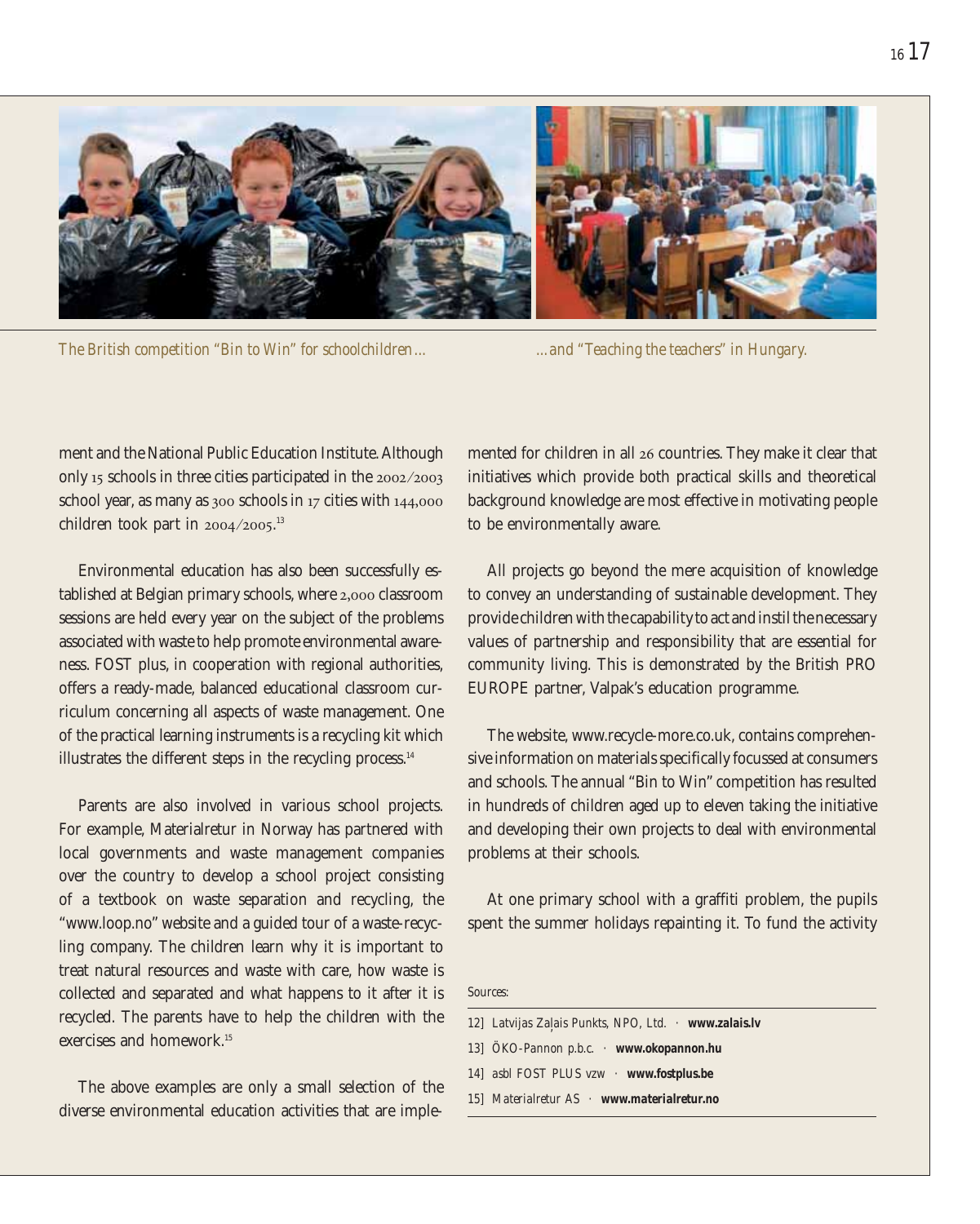

*Children in the United Kingdom developed their own projects to deal with environmental problems at their schools.*



*"Pack the future": a German vocational training project in the decade of "Education for Sustainable Development", developed by Duales System Deutschland AG.*

#### *Sources:*

- *16] Further information at www.recycle-more.co.uk, www.green-dot.org.uk*
- *17] "Les jeunes et l'éco-citoyenneté", Junior City, 2004 · www.ecoemballages.fr*
- *18] Further information at www.packthefuture.de, www.gruener-punkt.de*
- *19] Rekopol Organizacja Odzysku S.A. · www.rekopol.pl*
- *20] Repak Ltd · www.repak.ie*

the school set up a "redecoration committee" and asked all the pupils to bring in old paint and decorating equipment on a certain day. At another primary school, the pupils addressed the litter problem in their playground. A litter committee was formed and they held Breakfast Club meetings and persuaded the school administrators to open the dining room during the morning break. They did this because most waste is deposited on the school playground during the morning break.<sup>16</sup>

A study implemented in 2004 by the French institute, Junior City, shows that these environmental education programmes are effective, 74 per cent of 300 children aged nine to fourteen years who took part in the survey said they do not throw paper on the ground anymore. 69 per cent separate their waste and 74 per cent know the meaning of the word "ecology"; 30 per cent feel responsible even if they expect in the first hand that political institutions and adults become active as well.<sup>17</sup>

#### "Pack the future" in vocational training

In addition to school education, the United Nations' Agenda 21 programme also mentions vocational training as one of the most important prerequisites for the development of human resources and the simplification of the transition into a sustainable world. In order to promote high awareness among vocational trainees for environmental and development issues, and to ensure that the principles of sustainable development are applied in the world of work, Duales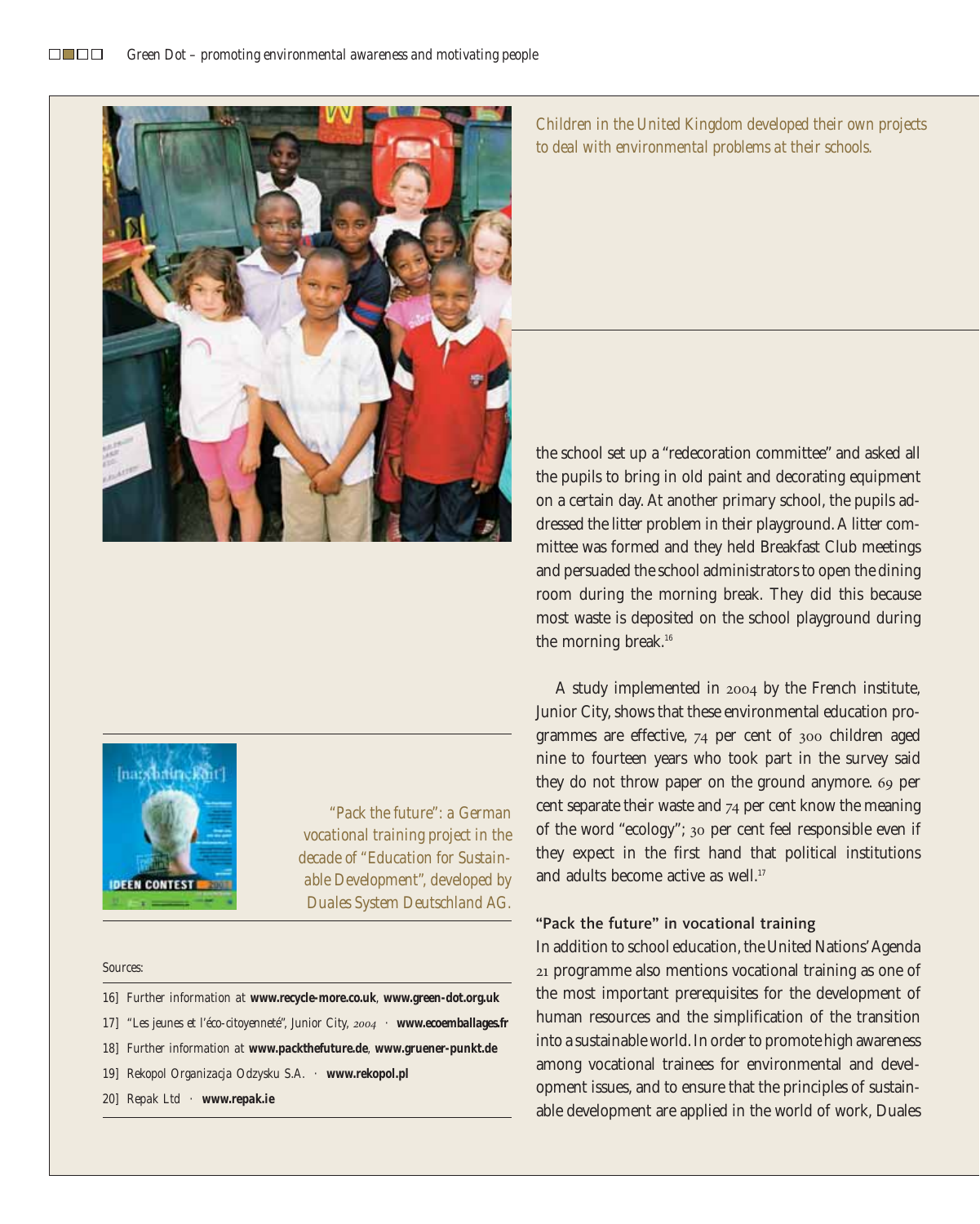

*"Cleaning the world": a very successful...*

*...anti-littering campaign in Poland.*

System Deutschland launched the "Pack the future" competition in conjunction with the National Institute for Vocational Training and the German Association for Plastics Recycling in 2003.

Vocational trainees throughout Germany were requested to conduct research at their companies into examples of environmental protection and resource conservation, to explain them and to demonstrate in-company optimisation. The entries focused on innovative technologies, processes and concepts for conserving energy, waste, water and raw materials. The "Pack the future" project has now been recognised and endorsed by the United Nations as an official German project in the decade of "Education for Sustainable Development 2005-2014".<sup>18</sup>

#### Towards a modern learning society

In accordance with the objective of lifelong learning, the national Green Dot organisations' activities extend far beyond school education. They implement high-impact communication programmes and various activities, thereby contributing to environmental education in all areas of life and age groups. "We invite all people to play an active role and motivate them to be committed in their spheres of action to conserving natural resources and promoting a clean environment. We instruct them on environmentally compatible behaviour, thereby facilitating active citizenship and encouraging them to motivate other people", said Bernard Hérodin, President of PRO EUROPE.

The best example of this is the numerous anti-littering campaigns. Rekopol in Poland partnered with local authorities to initiate the "Cleaning the World" campaign in 2003. <sup>19</sup> Repak in Ireland has been sponsoring the national "Tidy Towns" competition and "An Taisce National Spring Clean" campaign since 2003. Repak provides bags in different colours for the national spring clean campaign so that the collected plastic bottles and cans can be sent for recycling.<sup>20</sup>

In 2003 FOST Plus initiated pilot projects in several Belgian towns and cities with different operational and communicative approaches to reduce littering. In Aalst, the resources of the urban cleansing department were optimised and officials were asked to act as watchdogs on the streets. The project was supported by an impressive poster campaign with the slogan "Keep Aalst tidy!".

In a Ghent district that is frequented by students, a communication campaign with the slogan "Students don't do it in the street" was launched. It included cartoons and the installation of



*"Keep Aalst tidy!" Anti-littering campaign in Belgium.*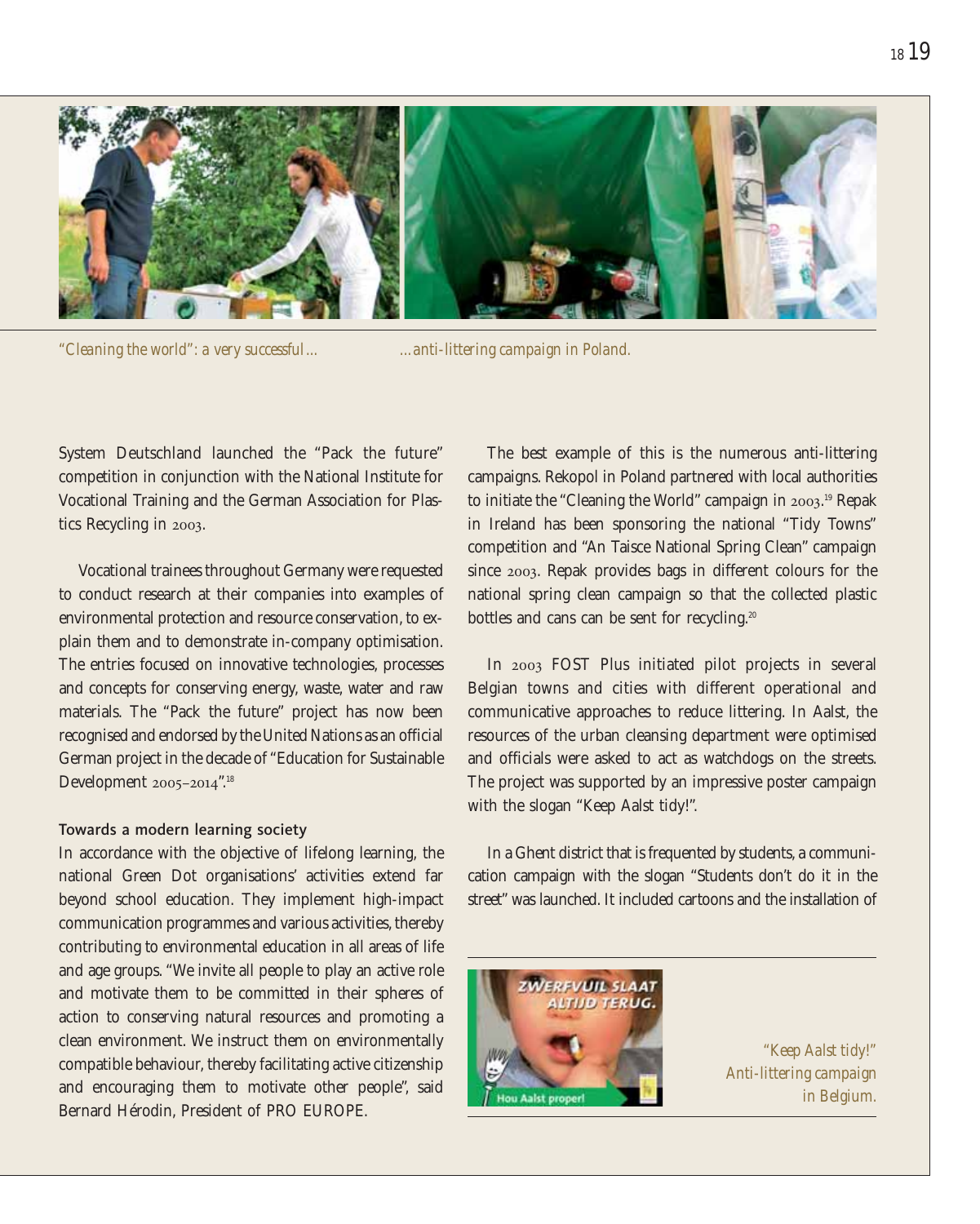

*Promoting environmental awareness: The Spanish "Train of Environment"...*

*...and the German clean countryside campaign.*

additional waste bins. The experience gained during these pilot projects will be helpful in anti-littering projects on a larger scale.<sup>21</sup>

In conjunction with major brands the French Green Dot organisation implements the "Vacances Propres" project every summer. The project is associated with a large-scale communication campaign in the holiday regions that encourages people to collect waste and sort used packaging in order to respect the environment.<sup>22</sup>

In 1998, Green Dot Germany and many partners from the business community initiated the "Aktion Saubere Landschaft" (clean countryside) campaign. Since then, more than 10,000 individual projects have been realised. They include litter collecting on public squares, various activities and competitions with numerous cooperation partners such as environment ministries, the German Sports Association, the German Local Community Association (Städte- und Gemeindebund) and UNESCO.<sup>23</sup>



*In France, several campaigns such as "Vacances Propres" in cooperation with municipalities or "Métamorphose" with retailers were accomplished.*

The local Green Dot organisations also implement numerous local and national activities and campaigns to raise the general public's awareness about waste separation and recycling. These make clear how important resource conservation, energy efficiency and CO2 emission reduction are. For example, Ecoembalajes dispatched a "Train of Environment" with a mobile exhibition through 18 Spanish cities in 2004. The exhibition, which was visited by more than 113,000 people, provided information about the benefits of sustainable development – from the use of clean energy through the protection of forests and oceans to ecological transport and waste separation. The Spanish Minister for the Environment christened the train and welcomed the idea as an "innovative initiative to promote environmental awareness among citizens". The tour was coordinated by the Ministry for the Environment and supported by various organisations and enterprises.<sup>24</sup>

Cooperation with manufacturing and retail enterprises is a cornerstone of the Green Dot organisations' national consumer information and education programmes.

In France, Eco-Emballages has developed on-pack promotions, mainly for children, in partnership with retailers and fillers. The packaging of various products, such as biscuits, yoghurts or cereals, were for example furnished with cartoons on environmental themes and consumers were offered the opportunity to order a Natur' Quiz. This quiz is a sort of Trivial Pursuit™ with questions on the environment.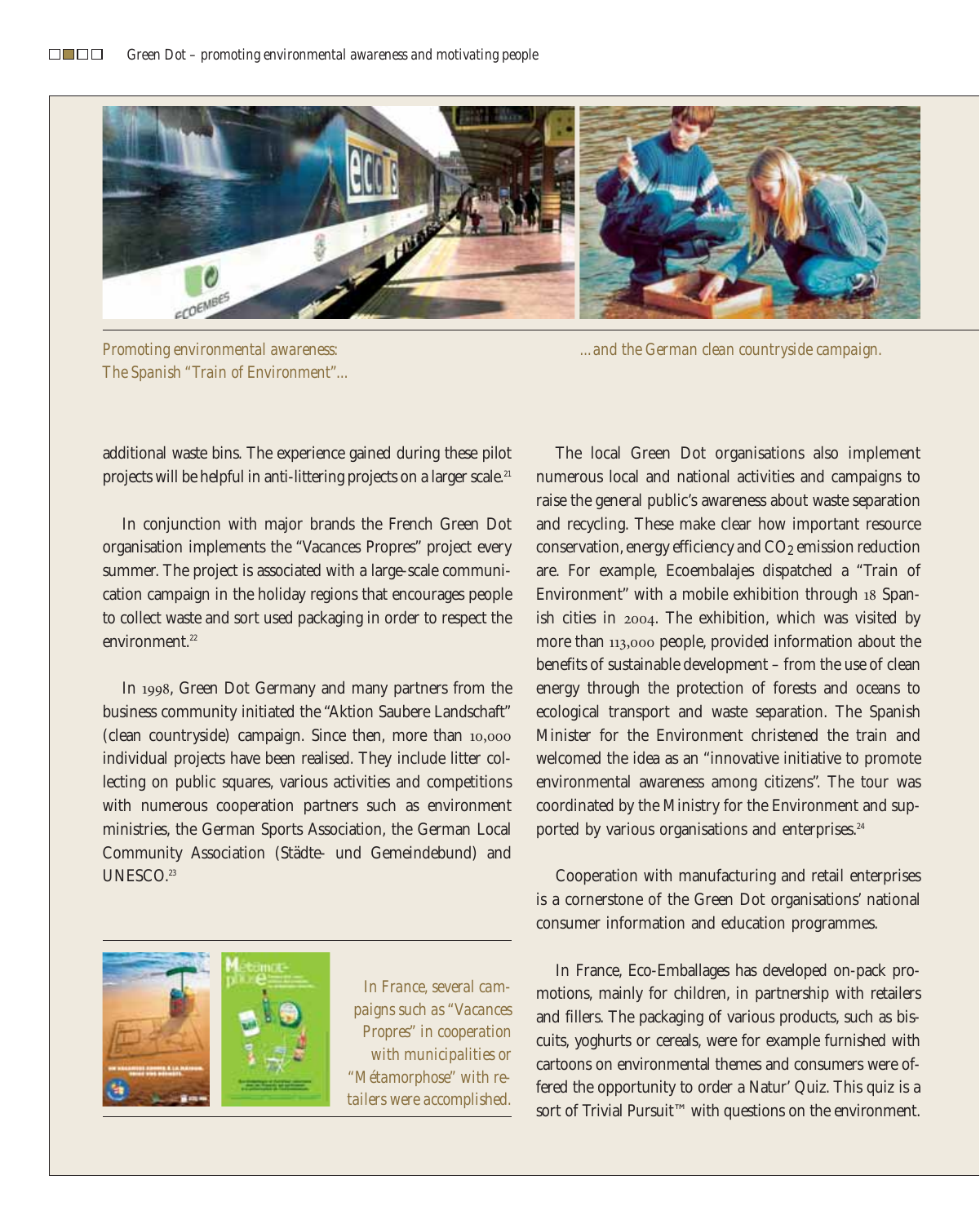*"Vacances Propres" in France encourages people in holiday regions to collect waste and to respect the environment.*

The Green Dot organisations' environmental education programmes and activities have ensured that waste separation and packaging recycling are now successful European models, and they have therefore established the framework for sustainable closed-loop recycling management. At the same time, they have firmly anchored the necessity of behaviour that promotes sustainable development in the collective awareness. This is confirmed by various independent studies.

Citizens throughout Europe believe that recycling and recovery are the best concept for waste elimination. In Germany, nine out of ten households separate their waste<sup>25</sup>, in Sweden, 81 per cent<sup>26</sup> and in Spain  $73$  per cent<sup>27</sup>. In Norway, opinion polls have revealed that around 60 per cent of citizens believe that waste separation and recycling are important for the environment.<sup>28</sup>

Active waste separation is a method of environmental education. This was shown in a survey by Cofremca-Sociovision in France, which was commissioned in 2000 by Eco-Emballages. The French welcome the fact that by performing simple acts, they can make a positive difference to the environment. According to the study, the introduction of waste separation in one municipality was praised by the mayor as a concrete project with a positive impact on the environment.29 In Germany, 95 per cent of citizens believe that by separating and sorting waste they can make a positive contribution to reducing environmental pollution.<sup>30</sup>



#### *Sources:*

- *21] asbl FOST PLUS vzw · www.fostplus.be*
- *22] Eco-Emballages · www.ecoemballages.fr*
- *23] Further information at www.aktionsauberelandschaft.de and www.gruener-punkt.de*
- *24] Ecoembalajes España · www.ecoembes.com*
- *25] Duales System Deutschland AG · www.gruener-punkt.de*
- *26] REPA Reparegistret AB · www.repa.se*
- *27] According to the study "Habits and attitudes of the Spanish population regarding packaging waste and selective collection during the year*  $2003$ *<sup>"</sup>, commissioned by Ecoembalajes España, S.A. and conducted by Omnibus · www.ecoembes.com*
- *28] Materialretur AS · www.materialretur.no*
- *29] Eco-Emballages published a summary of the study's findings in the brochure "Les Français aujourd'hui – Je trie, donc je suis" · www.ecoemballages.fr*
- *30] According to the study "Umweltwissen 2004", commissioned by Duales System Deutschland AG and conducted by Institut für Demoskopie Allensbach · www.gruener-punkt.de*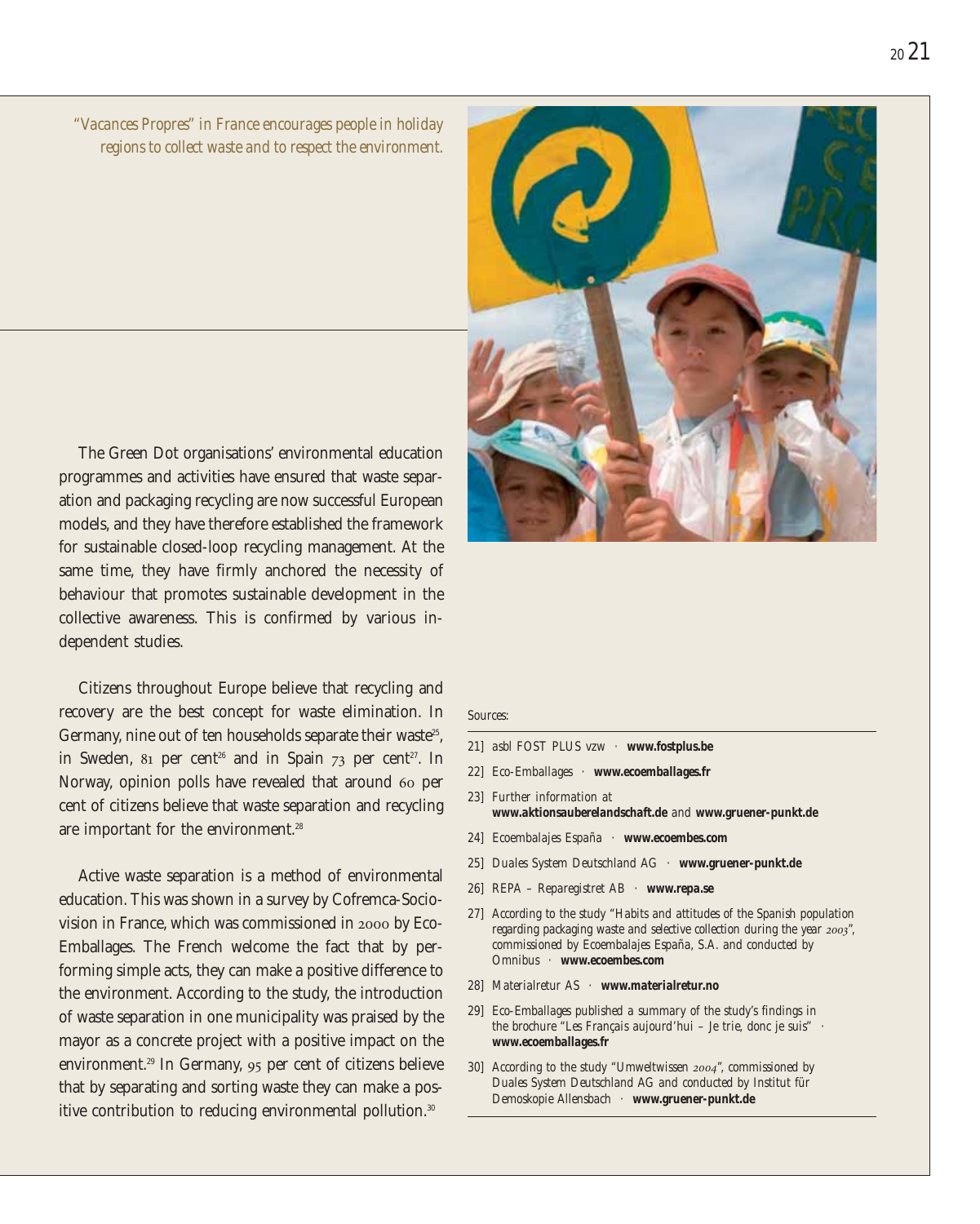

*The 1st European Youth Eco-Parliament offers young people the opportunity to participate in the decision processes.*

# Environmental education as a means of promoting European integration

*No other political objective is more dependent on successful international cooperation than sustainability. The Green Dot environmental education programme's internationally networked projects are therefore focused towards European integration. When young people from any country are confronted with environmental issues, they also naturally consider cultural and social influences and thereby learn to share their responsibilities as well as practise democracy by working on solutions together as a group.*

The effects of environment damage do not stop at national borders, therefore the potential benefits of common policies with respect to environmental protection are self-evident. "Environmental education has become an important pillar of sustainable development, a pillar that is set to increase in importance in the years to come", said Karl-Heinz Florenz, Chairman of the Environmental Committee of the European Parliament.

Section 25 of Agenda 21 encourages the active participation of young people in the decision processes to promote environmental protection, as well as economic and social development, because this will influence their lives and have an impact on their future. In conjunction with young people and their organisations, every country should initiate a process that promotes dialogue between youth and government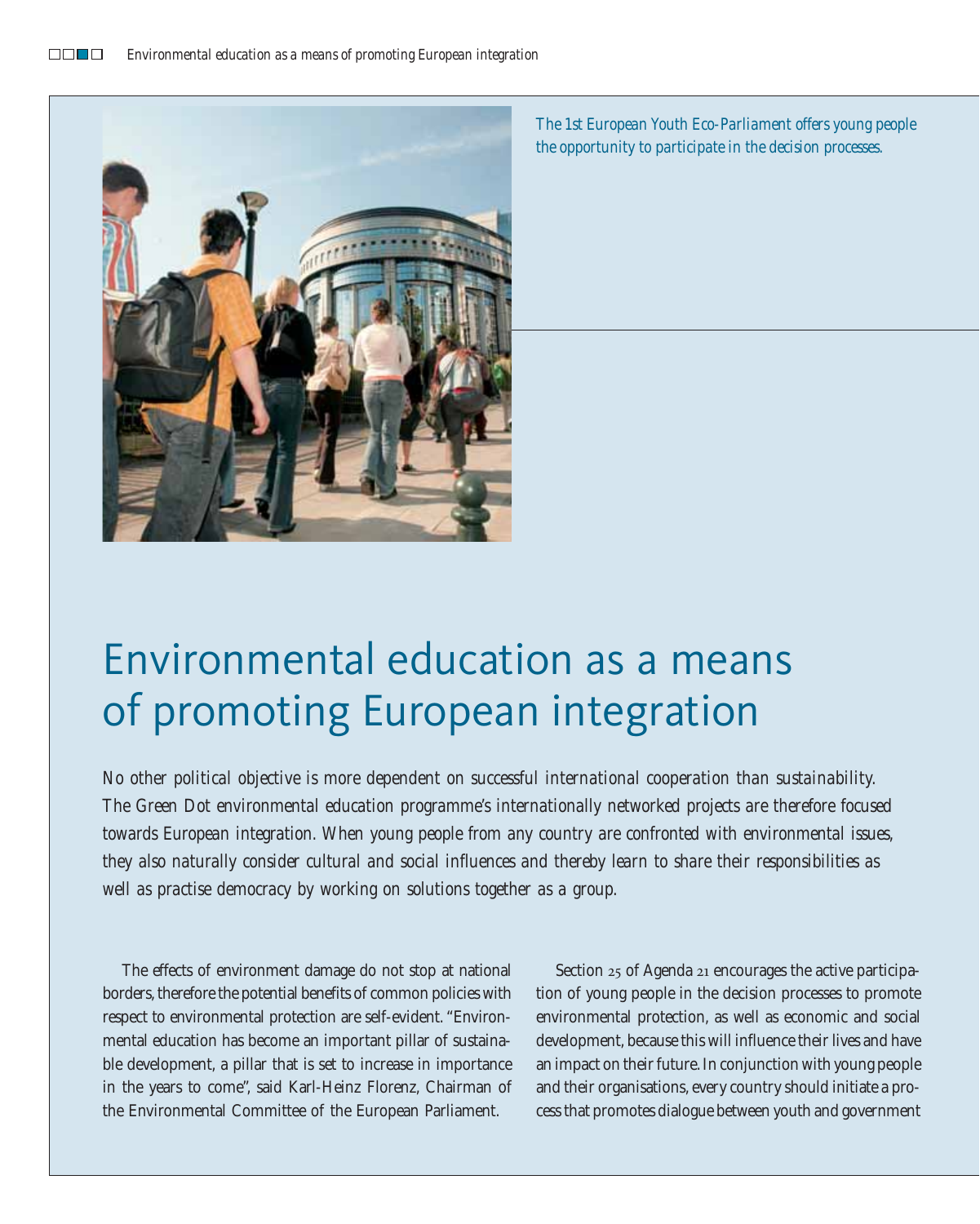

*At the 2nd International PRO EUROPE Congress in Berlin the young parliamentarians...*

*...handed their White Paper to Karl-Heinz Florenz.*

at all levels. This will offer young people the opportunity to incorporate their opinions in government decisions – including the implementation of Agenda 21. Education on environmental topics should also be an integral part of this process to encourage our youth to become the responsible citizens of tomorrow.

### 1st European Youth Eco-Parliament

PRO EUROPE, the umbrella organisation of all 24 Green Dot systems and its cooperation partners, has therefore begun to accept this challenge. In autumn 2003, it joined forces with the French environmental education network, Ecole et Nature, to launch the 1st European Youth Eco-Parliament and in so doing, created a youth platform to enable their involvement at both national and European level.

The patrons were Laurence de la Ferrière, the first woman to cross the Antarctic single-handed, and Rupert Neudeck, the founder of the refugee aid organisation, Cap Anamur. "The reason I have chosen to support the European Youth Eco-Parliament is precisely because it has that spirit of action, participation and solidarity that encourages a greater sense of responsibility in everyone, as the Earth is our common property that we must all protect", said Rupert Neudeck about the project.

In project work at their schools over a five-month period, more than 2,700 schoolchildren aged between 14 and 16 from ten countries (Austria, Belgium, Czech Republic, France, Germany, Great Britain, Hungary, Poland, Spain and Turkey) developed proposals to improve environmental protection in Europe and recorded it in a White Paper targeted at European political representatives.

Its content is modelled on the 6th Environmental Action Programme "Environment 2010 – Our future, our choice", and it contains five resolutions and 15 tangible proposals on the subjects air, energy, food, water and waste. The work was based on the observation of local environmental problems and managed with the help of teachers and mentors from each of the participating recovery organisations in each participating member state. Examples of the action proposals made by the young people are:

- The promotion of recycled paper and laws against wasting water.
- An undertaking on the part of government institutions to install recycling zones on their premises.
- The establishment of the right to a balanced and organic diet in the European Constitution.

The 1st European Youth Eco-Parliament convened in September 2004 at the 2nd International PRO EUROPE Congress in Berlin where 120 democratically elected schoolchildren were sent to represent their working groups as a pan-European delegation. In a parliamentary session, the young parliamentarians adopted the White Paper and handed it over in an end-of-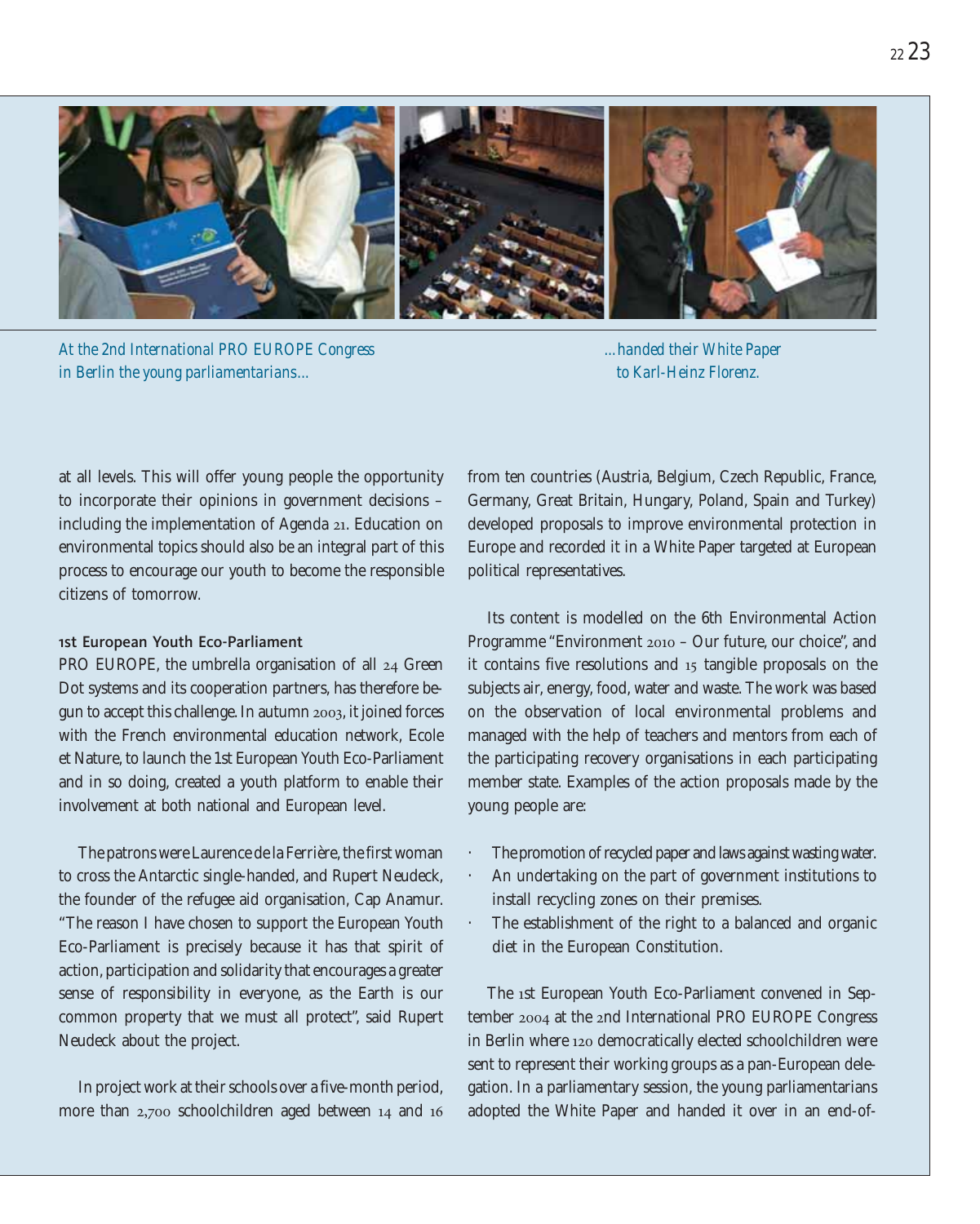

*environmental problems in Europe...*

*The young parliamentarians analysed ...and presented their project at a European level.*

session ceremony to Karl-Heinz Florenz. "The impressive commitment of the students outside of their lessons shows that youth in Europe is worried about the environment and is seeking solutions beyond their national borders. We take this very seriously and shall be dealing intensively with their analyses and demands", promised Florenz.

He kept his promise and invited an ambassador youth delegation to the European Parliament in Brussels to present their project at an even higher European level. In May 2005, the President of the European Parliament,Josep Borrell,Environment Commissioner Stavros Dimas and Karl-Heinz Florenz welcomed delegates of PRO EUROPE's Youth Eco-Parliament® from six delegate countries at a reception in the European Parliament building. Other guests at the event, which took place under the official patronage of President Borrell, included HRH Prince Laurent of Belgium in his role as the President of the Royal Institute for the Sustainable Management of Natural Resources and the Promotion of Clean Technologies, as well as numerous Members of the European Parliament and Commission along with international members of the press and representatives from Pro-Europe national recovery organisations.

At the reception President Borrell, Commissioner Dimas and MEP Florenz officially received the White Paper on the Environment. In their speeches, Commissioner Dimas and President Borrell, both welcomed the initiative and the commitment of the young participants and encouraged them to continue their engagement in environmental matters. "To see young people understanding and accepting the challenge to fight for the protection of the environment and sustainable development is very encouraging. It is yet more proof for the European Parliament and its Environment Committee that we should not stop our activities and put further work in this issue", commented Mr Borrell.

#### Education, democracy and citizenship

For the young people involved, participation in the Youth Eco-Parliament was an opportunity to experience a form of democracy and exercise citizenship. The Pro-Europe members cooperated intensively with schools in their countries, providing help for students, guides for teachers as well as dedicated national and international websites (www.eyep.info). The schemes also provided national coordination and mentors to enable the different project groups in schools around each country to feel that they were becoming part of a much greater European experience.

The working methods adopted by the students included: field work with external stakeholders to ensure that they stayed in touch with real problems and workable solutions; group work to build national and international solidarity; creative thinking to devise new ways of solving problems and working together; cross-disciplinary work to ensure a comprehensive approach; and debate to prepare for reallife democracy.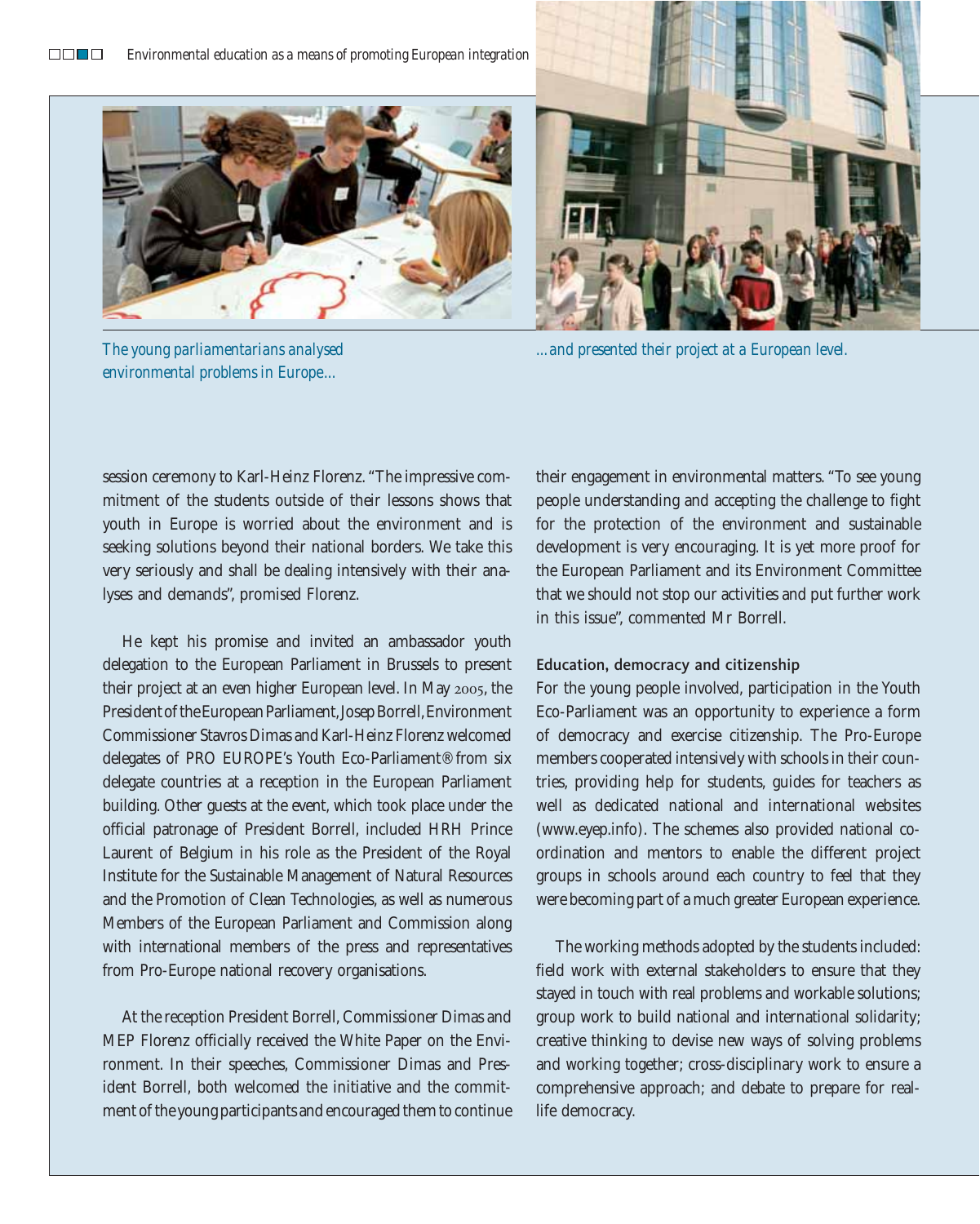

*EYEP delegates from six countries met in Brussels... ...and presented their proposals to the European Parliament and to Prince Laurent of Belgium (back row, 4th from left).*

"Discovering the topic and defining the environmental project" was the first project phase in which the schoolchildren in their classes or working groups selected one of the five topics in the 6th Environmental Action Programme. During this period they analysed and exchanged ideas, and gathered information on their chosen topic.

"Managing the local project on the environment" was the second stage. Here, the pupils attempted to find solutions to the problems observed on the ground. They produced their own hypotheses and checked the relevance of these through scientific measurements, detailed observations, technical visits to sites such as a wastewater purification plant, a waste treatment centre, or through interviews with politicians and environment professionals, as well as surveys carried out on local residents. The following stage was "Communication". In this phase the children were required to publish their work in order to promote local awareness and generate individual and collective commitment. This helped them to improve their ability to summarise their know-how and discover the most effective means of communication for each given situation.

The final stage was "Evaluation and prospects". This enabled lessons to be drawn from their experience with regard to the acquisition of knowledge and know-how. It also enabled future plans to be drawn for the activities to be carried out by the young people of future Eco-Parliament projects.

The communication platform that connected all the national project groups internationally was the internet. The website www.eyep.info enabled students to follow the progress of the projects, put their ideas online and collectively write the White Paper. The 1st Youth Eco-Parliament® was in fact so successful, and so well received by both national and European institutions that the PRO EUROPE council decided to make it a regular event. Following requests from other national recovery organisations outside of Europe, e.g. from Canada, the EYEP has now also become the YEP (Youth Eco-Parliament®).



*Due to its great success the Youth Eco-Parliament will be continued as a regular event.*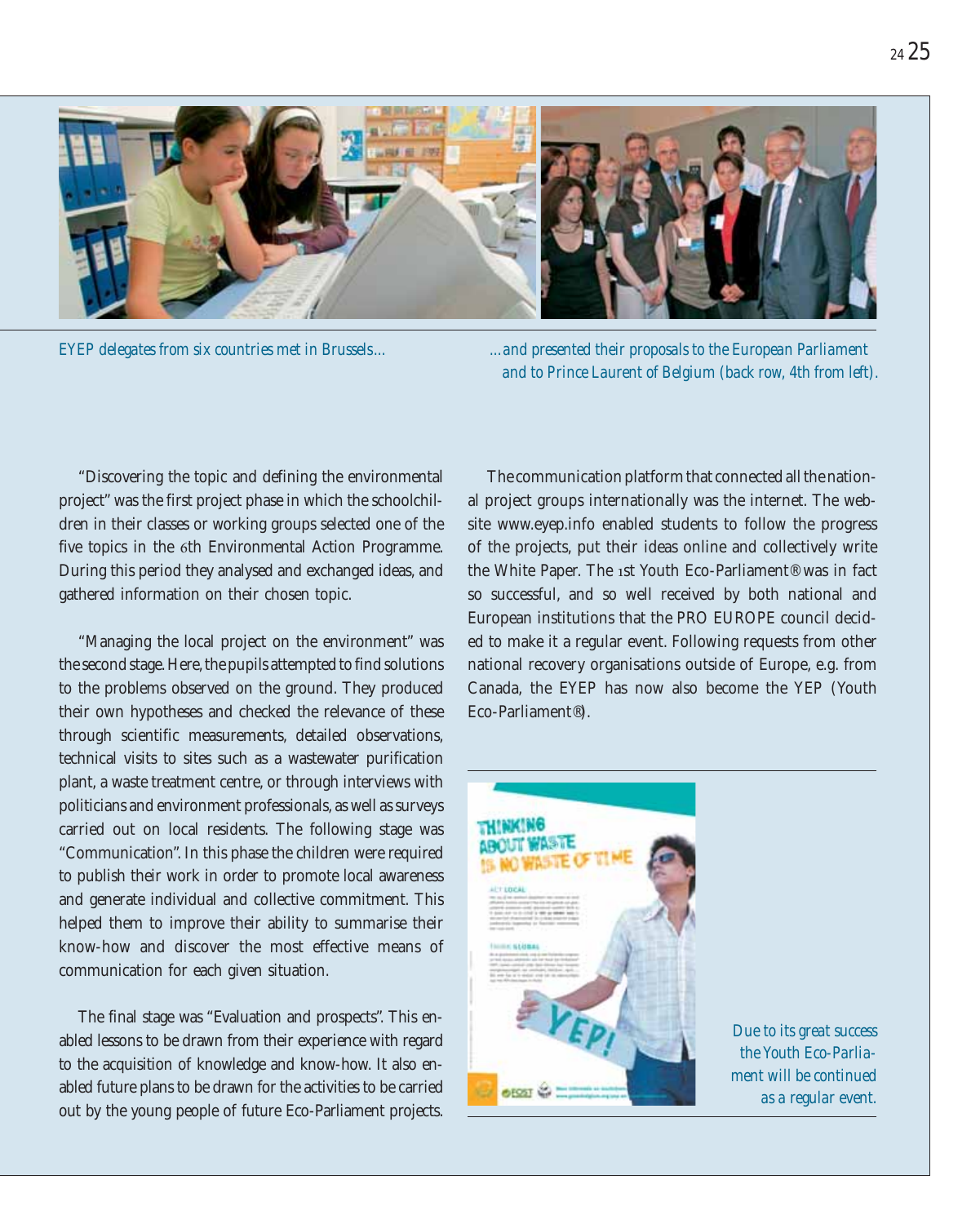

*Within the scope of the Baltic Sea Project UNESCO publishes the "Learners Guide" series...*

*...with best-practice examples of school projects on specific themes such as fisheries, tourism or forestry.*

#### The Baltic Sea Project

Another example of successful European cooperation is the "Baltic Sea Project". Launched in 1989 by Finland in seven countries within the framework of UNESCO's Associated Schools Project Network (ASPnet), it was the first regional project to unite a specific environmental education topic with intercultural learning. "The Baltic Sea project is visionary in that it anticipated by many years a concept which has since been endorsed at the highest political level", said Elizabeth Khawajkie, International Coordinator, Associated Schools Project Network, UNESCO. Today, around 300 schools in all nine Baltic states are involved in the project: Denmark, Estonia, Finland, Germany, Latvia, Lithuania, Poland, Russia and Sweden. The project's objective is to raise awareness about



offizielles Projekt der Weltdekade 2005 2006

*The project "Learner's Guide No. 7" on the subject of recycling received the award as an official contribution from Germany for 2005–2006.* the region's environmental problems and promote understanding about the scientific, social and cultural aspects of the interdependencies between mankind and nature. The Baltic Sea project creates networks of schools and stimulates the development of teaching methods for education about environmental and sustainable development ideas. It is supported by the Green Dot organisations in Estonia, Germany, Latvia, Lithuania, Poland and Sweden. The projects centre on the themes of sustainable agriculture, energy, education, forestry, fisheries, industry, tourism and transport.

The "Learner's Guide"is a series of publications published by UNESCO within the scope of the Baltic Sea Project. Best-practice examples of school projects on specific themes are presented, and educational guidelines for project implementation are provided. Green Dot Germany is currently working with its partner organisations in Poland, Estonia, Latvia, Lithuania and Sweden, as well as further partners, to develop the "Learner's Guide No. 7" on the subject of recycling. This "Learner's Guide No. 7" will explain the implementation of European environmental policy in the areas of waste and recycling management. It aims to present best-practice examples in the field of recycling and encourage pan-European commitment to a clean environment and better living conditions. The project runs from 2004 to 2006 and will be realised by one to two schools in each of the nine Baltic States, a group of students at the University of Hamilton in New Zealand, an environmental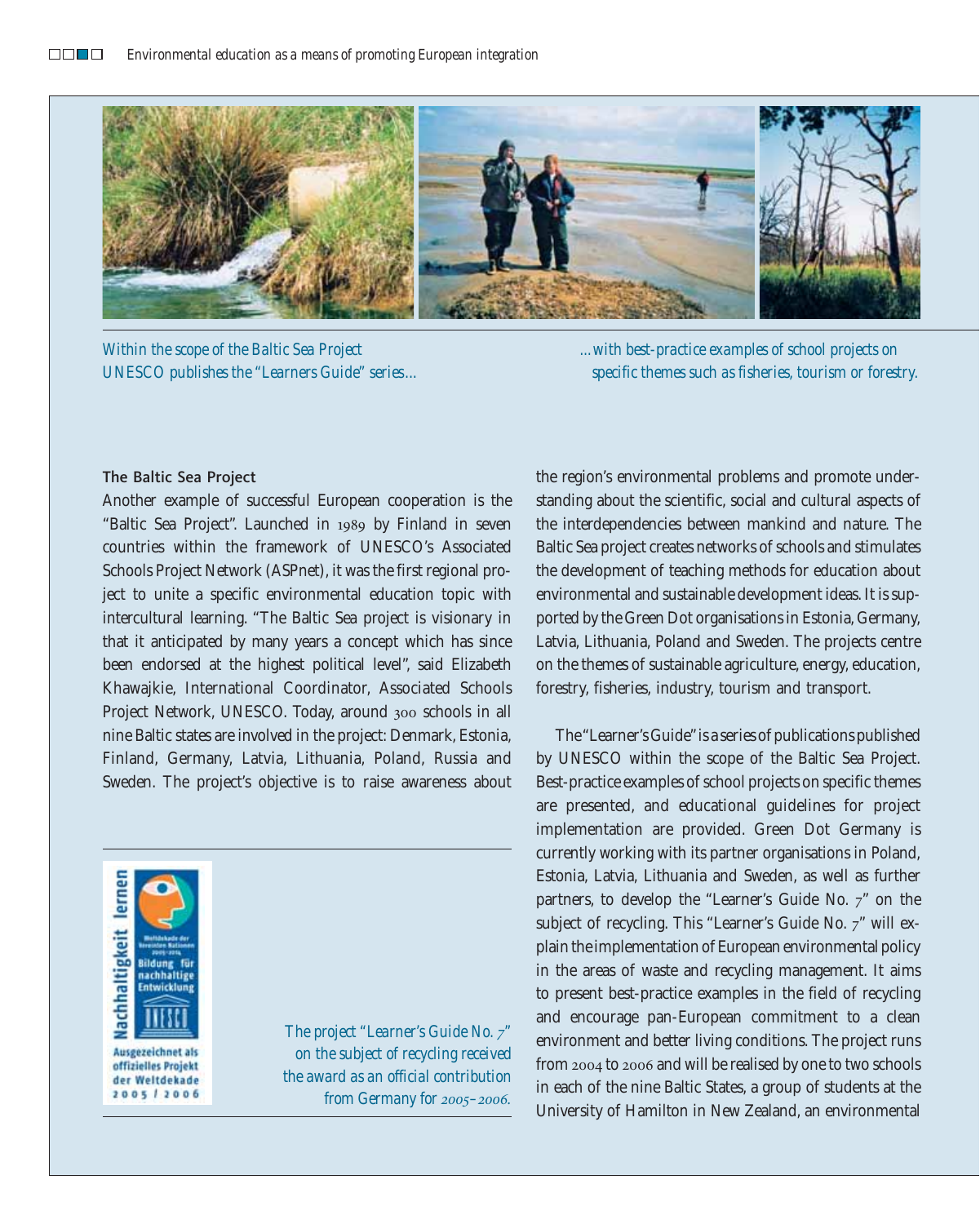*The Baltic Sea Project deals with regional environmental problems and promotes understanding of the interdependencies between mankind and nature.*

expert from New Delhi, India, a representative of the environmental education network GLOBE in Alabama, USA and a school in Zimbabwe,Africa. Their objective is to familiarise schoolchildren and teachers around the world with the concept of recycling and to provide examples of measures to incorporate the concept of "Think global – act local" into the school curriculum.

As a result of the "Learners Guide" series, the Baltic Sea Project has become a globally significant source of input for environmental education projects. For example, ten students from the Auguste-Viktoria School in Flensburg, northern Germany, developed 24 indicators for sustainable development in connection with the "Education" theme. With their results, they wanted to show politicians and other people who are responsible for the administration of the town the current development of Flensburg towards sustainability.

At the same time, they wanted to motivate other schools to do the same research in their own towns in order to obtain comparative data. For example, the indicators that were analysed included:

- Waste minimisation with respect to the amount of household waste (in kilograms per person per year) between 1996 and 2001.
- Reductions in electrical energy consumption (in kilowatt hours per person) from 1990 to 1999.



*Sources:*

*31] "Education for Sustainable Development: Baltic 21 – An Agenda 21 for the Baltic Sea Region", Learner's Guide No. 5, 2003, Danish Ministry of Education in cooperation with UNESCO and Amtsgymnasiet i Sønderborg, ISBN 87-987489-2-0*

Other indicators that were analysed included the handling of non-renewable resources, economic balances, cultural opportunities and fair distribution of income. "In examining the indicators, the students gained very good experience as well as an overview of the ecological, social and economic situation of their own cities. They began to feel responsible for their city and became more familiar with the local Agenda 21 and its global aims", said Franziska von Gadow, biology and chemistry teacher, European Commissary and coordinator of the European Comenius project.<sup>31</sup>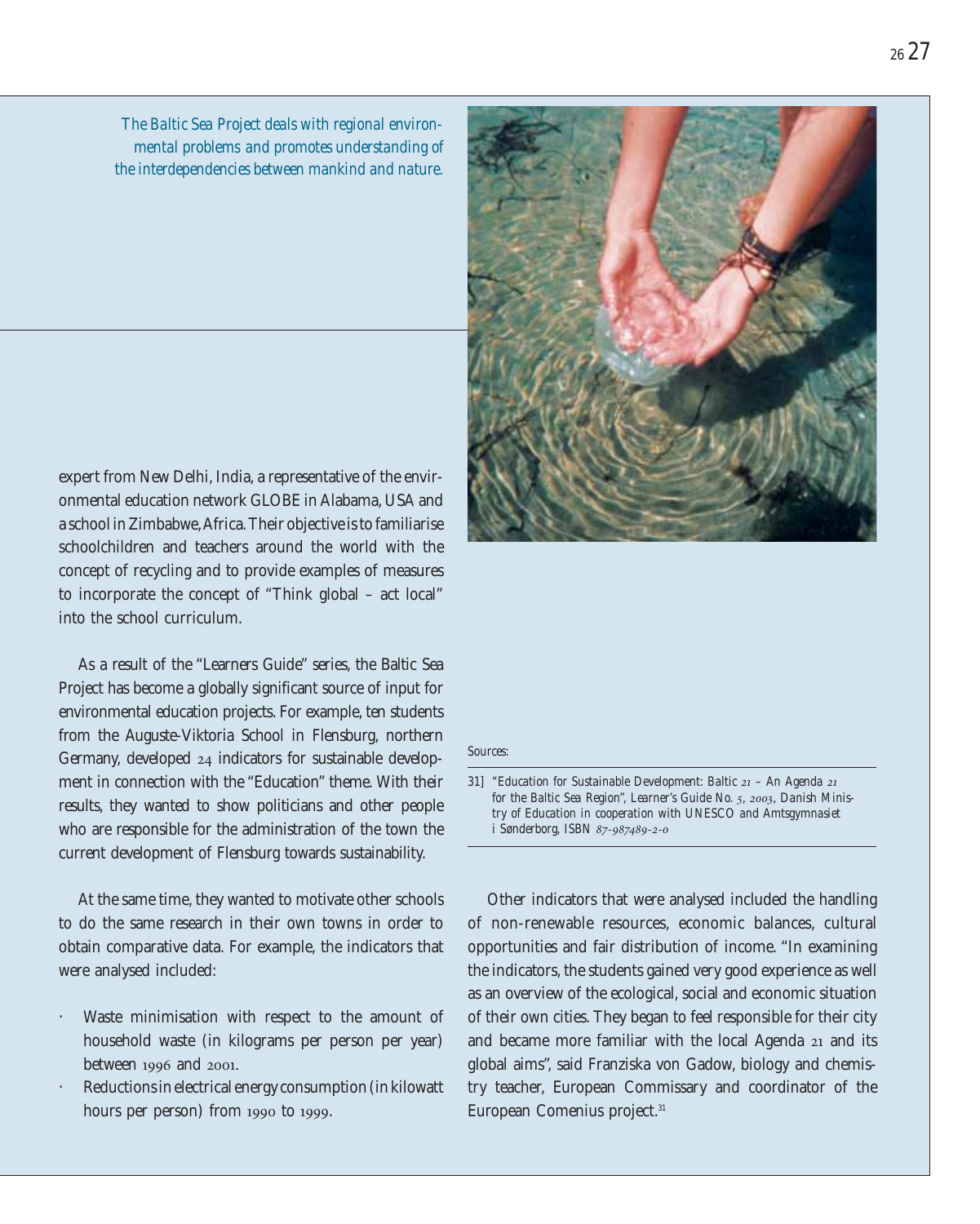

#### *Sources:*

*32] "Education for Sustainable Development: Baltic 21 – An Agenda 21 for the Baltic Sea Region", Learner's Guide No. 5, 2003, Danish Ministry of Education in cooperation with UNESCO and Amtsgymnasiet i Sønderborg, ISBN 87-987489-2-0*



True to the Agenda 21 motto of "From words to action", the pupils at the largest school in the Estonian city of Tartu introduced waste separation. "School is the most suitable place for this kind of beginning: the environment awareness of pupils will influence families and eventually other enterprises, such as the parents' workplaces", explained Urmas Tokko, teacher of biology and chemistry at the school. They also placed notices around the school to raise people's aware*Due to international environmental education programmes young people learn to exchange views and to take responsibility for proposals for action.*

ness about other environmental issues: "Did you leave the lights on?" and "Consume rationally!" are just two examples. Thus, investment in the environmentally friendly management of waste and rubbish was combined with education on sustainability for the pupils and adults connected to the schools.<sup>32</sup>

Once a year, representatives of all 300 participating schools meet to evaluate the project and to plan future activities. "The initiatives of the Baltic Sea Project over the last 14 years are exemplary in their integration of local, national and regional levels, but also because they have inspired and served as a blueprint for other ASPnet projects such as the Caribbean Sea Project or the Zambezi River Project", said Elizabeth Khawajkie von ASPnet.

#### **Conclusions**

The 1st European Youth Eco-Parliament and the Baltic Sea Project have served a pilot function for sustainable development and continue to serve as a source of inspiration for others. They impressively show how pan-European projects can raise the environmental awareness of children and young people, whilst at the same time offering them the opportunity to consider various economic, social and cultural aspects in neighbouring countries. The youngsters learn to exchange views, to understand each other, to take responsibility for local and national proposals for action, and to work collectively on proposals for a common purpose.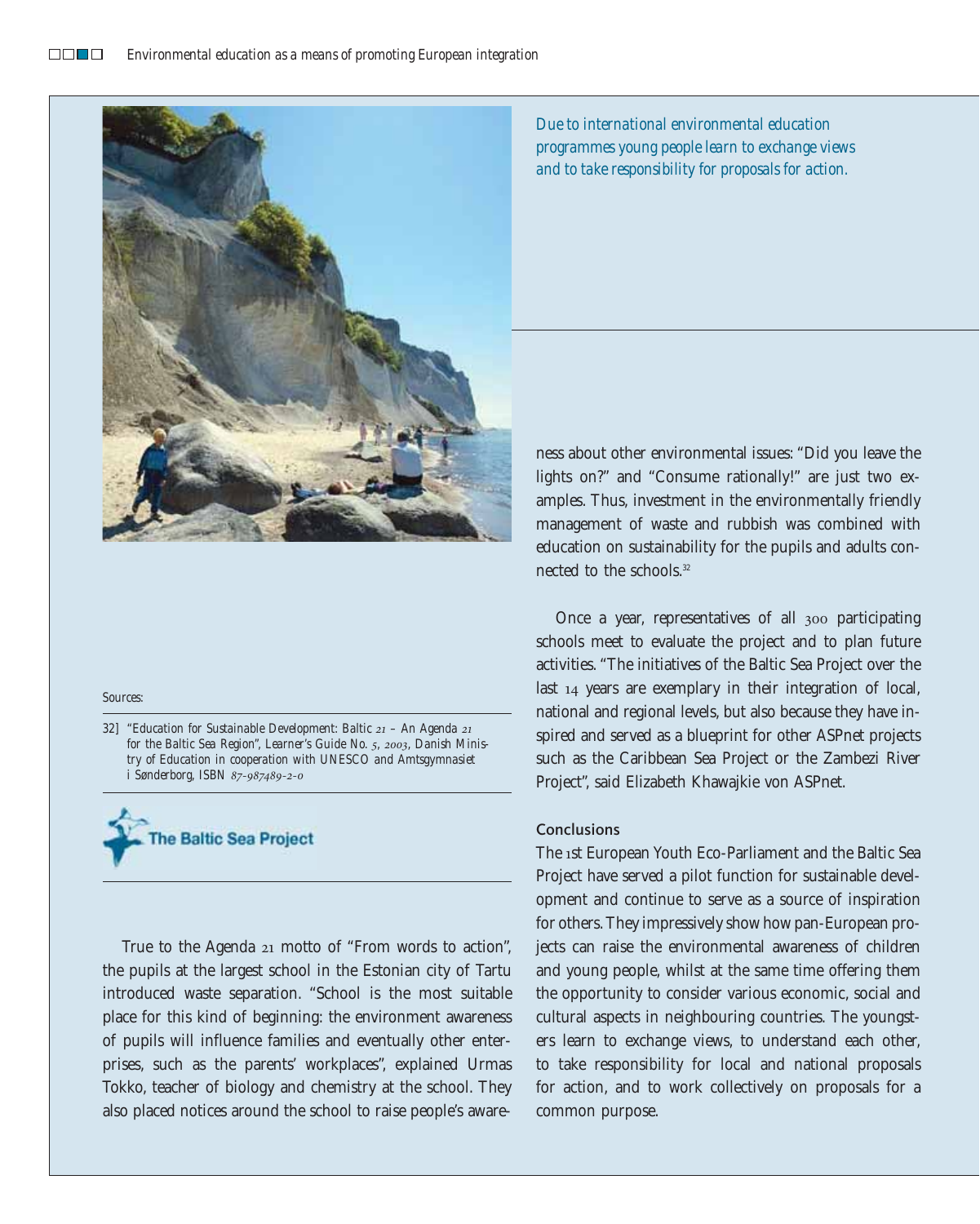

*To cope with the challenges of life in the 21st century...*

*...such as the slashing and burning of rain forests well educated people are needed.*

# Sustainability needs networked thinking and action

*Global environmental issues, such as the greenhouse effect, the decimation of biological diversity and the consumption of finite resources can only be solved on the basis of more intensive international cooperation. People with an understanding of the ecological, economic and social correlations at global level are needed to overcome these challenges. PRO EUROPE is playing a pioneering role in achieving this aim.*

PRO EUROPE is committed to promoting international cooperation on environmental topics. By encouraging such cooperation between its member organisations, stakeholders in the fields of politics and business along with NGOs and consumer organisations, PRO EUROPE aims to promote networked thinking in society as a whole. "It will only be possible to continue the necessary process to sustainable behaviour if all areas of society work together and support each other", said Bernard Hérodin, President of PRO EUROPE. PRO EUROPE already acts as a European network to help organise the exchange of experience and know-how between its 25 European member organisations. This ranges from the establishment of bilateral contacts to the organisation of regular meetings between all systems. Different working groups on various specialised topics such as packaging waste prevention, environmental education and consumer awareness have been created to exchange experiences and facilitate international cooperation. In addition, about four years ago, PRO EUROPE began working with a recovery system outside Europe: C.S.R. based in Ontario, Canada, has worked for more than ten years to promote and implement fair and equitable stewardship programmes in the area of material recovery and recycling. PRO EUROPE, both as an entity and through the individual activities of its members has also established links with other worldwide recovery organisations. In the Far East, the Japanese Container and Packaging Recycling Association (JCPRA), industry coalitions like CEMPRE from Brazil, and the municipal government of Buenos Aires are all facing up to similar environmental challenges to those of Europe and are therefore, like us, looking for partners to help identify and share their experiences of appropriate solutions. PRO EUROPE intends to continue investigating, developing, publishing and promoting best practice in order to support sustainable development. To this end, we invite everyone to join this track so that together we can meet all requirements necessary to make our future society really worth living in.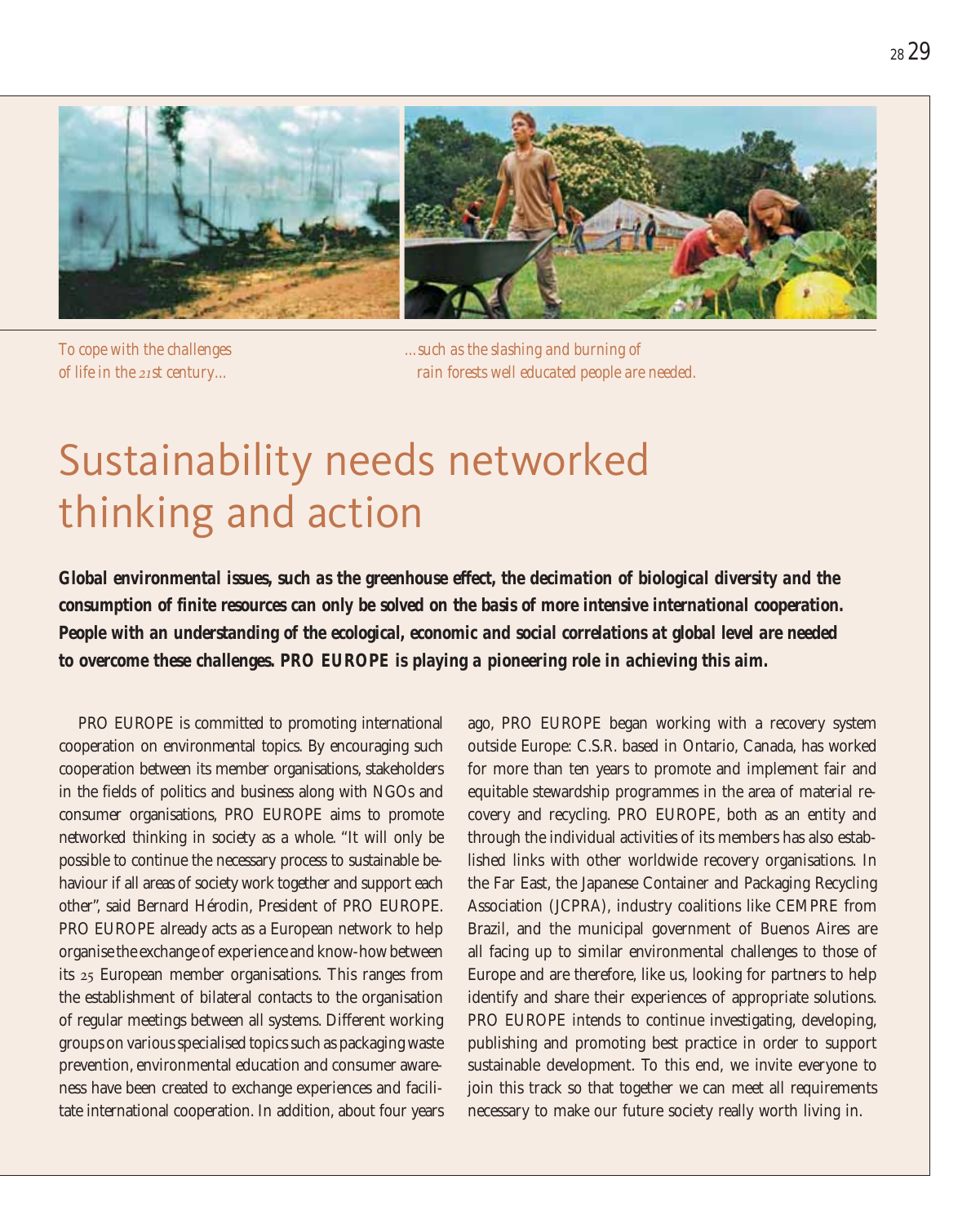Green Dot compliance schemes in Europe

- **Austria: ARA Altstoff Recycling Austria AG** E-mail: araag@ara.at www.ara.at
- **Belgium: asbl FOST Plus vzw** E-mail: fostplus@fostplus.be www.fostplus.be
- **Bulgaria: EcoPack Bulgaria Jsc** E-mail: n.doychinov@ecopack.bg
- **Cyprus: Green Dot (Cyprus) Public Company Limited** E-mail: admin@cydot.com.cy www.cydot.com.cy
- **Czech Republic: EKO-KOM, a.s.** E-mail: info@ekokom.cz www.ekokom.cz
- **Estonia: ERO Estonian Recovery Organisation** E-mail: eto@eto.ee
- **France: Eco-Emballages S.A.** E-mail: info@eco-emballages.fr www.ecoemballages.fr
- Germany: Der Grüne Punkt **Duales System Deutschland AG** E-mail: international.affairs@dsd-ag.de www.gruener-punkt.de
- **Greece: HE.R.R.Co. Hellenic Recovery and Recycling Corporation** E-mail: management@herrco.gr www.herrco.gr
- **Hungary: ÖKO-Pannon p.b.c.** E-mail: info@okopannon.hu www.okopannon.hu
- **IFF** Ireland: Repak Limited E-mail: info@repak.ie www.repak.ie
- **Latvia: Latvijas Zalais Punkts, NPO, Ltd.** E-mail: info@zalais.lv www.zalais.lv ´
- Lithuania: UAB "Žaliasis taškas" E-mail: office@zaliasistaskas.lt www.zaliasistaskas.lt www.greendot.lt
- **Luxembourg: VALORLUX asbl** E-mail: message@valorlux.lu www.valorlux.lu
- **Malta: GreenPak** E-mail: mario.schembri@ais.com.mt
- **Norway: Materialretur AS** E-mail: materialretur@materialretur.no www.materialretur.no
- **Poland: Rekopol Organizacja Odzysku S.A.** E-mail: rekopol@rekopol.pl www.rekopol.pl
- **Portugal: Sociedade Ponto Verde, S.A.** E-mail: info@pontoverde.pt www.pontoverde.pt
- **Romania: ECO-ROM Ambalaje SA** E-mail: ecoromambalaje@xnet.ro
- **Slovakia: ENVI-PAK, a.s.** E-mail: envipak@envipak.sk www.envipak.sk
- **Slovenia: Slopak d.o.o.** E-mail: slopak@slopak.si www.slopak.si
- **Spain: Ecoembalajes España, S.A.** E-mail: atencionalcliente@ecoembes.com www.ecoembes.com
- **Sweden: REPA Reparegistret AB** E-mail: info@repa.se www.repa.se
- **Turkey: ÇEVKO Environmental Protection & Packaging Waste Recovery & Recycling Trust** E-mail: cevko@cevko.org.tr www.cevko.org.tr

Cooperation Partners of PRO EUROPE

- **Canada: Green Dot North America c/o CSR** E-mail: day@csr.org www.greendot.ca, www.csr.org
- **United Kingdom: Valpak Ltd** E-mail: richard.barnish@valpak.co.uk www.green-dot.org.uk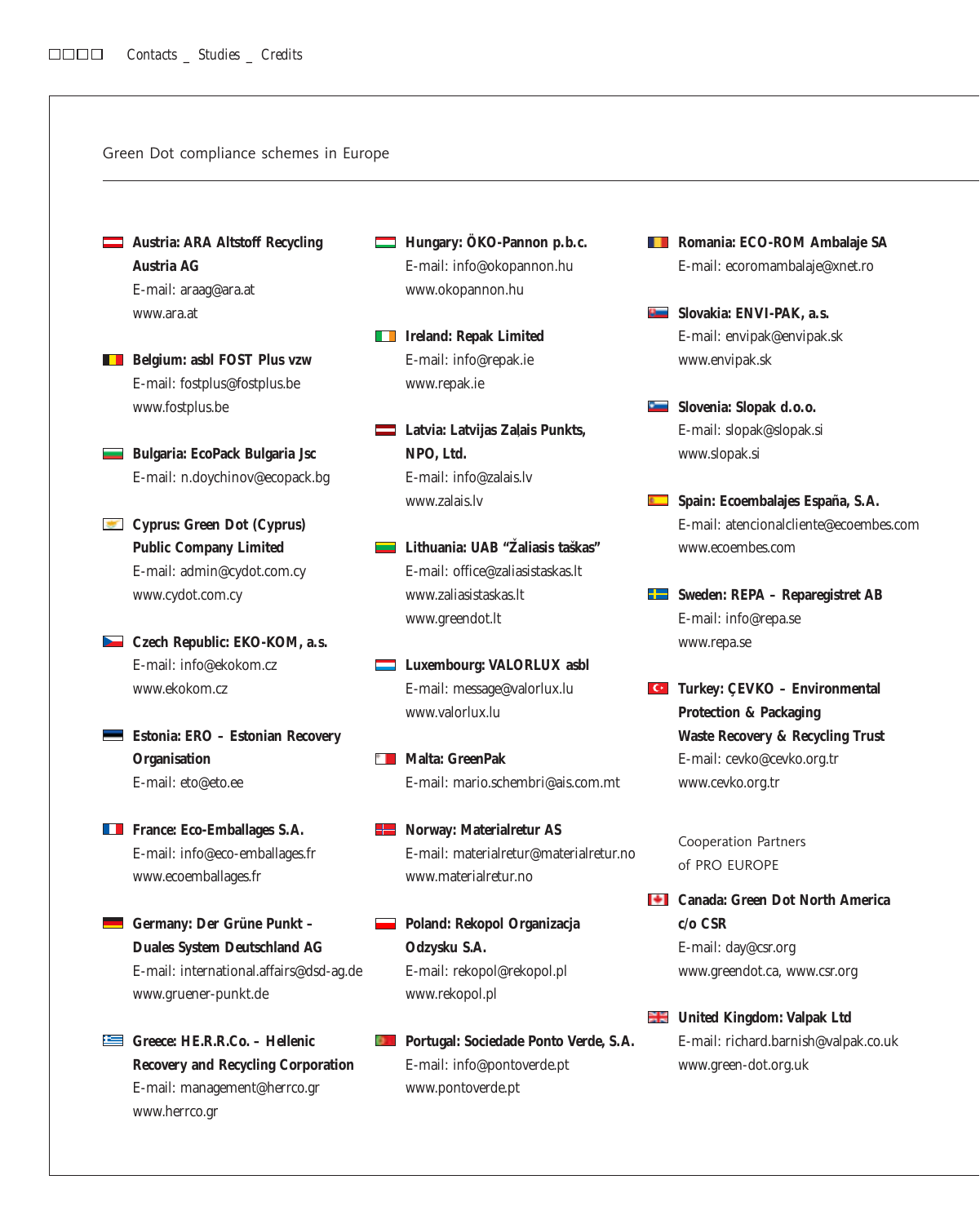**"Green Paper – Towards a European strategy for the security of energy supply"** European Commission, 2000, http://europa.eu.int

**"Habits and attitudes of the Spanish population regarding packaging waste and selective collection during the year 2003"** conducted by Omnibus and commissioned by Ecoembalajes España, S.A., www.ecoembes.com

**"International Energy Technology Collaboration and Climate Change Mitigation – Case Study 3: Appliance Energy Efficiency"** OECD Environment Directorate, International Energy Agency, 2005, www.iea.org

**"La perception par les Français du tri sélectif des emballages ménagers"** conducted by IPSOS France and commissioned by Eco-Emballages S.A., 2003, www.ipsos.fr, www.ecoemballages.fr

**"Les Français aujourd'hui – Je trie, donc je suis"** conducted by Cofremca-Sociovision and commissioned by Eco-Emballages S.A., 2000, www.ecoemballages.fr

**"Les Français, l'environment et le rôle du maire"** conducted by SOFRES and commissioned by Eco-Emballages S.A., 2000, www.tns-sofres.com, www.ecoemballages.fr

**"Umweltwissen und Umweltbildung 2002"** conducted by Institut für Demoskopie Allensbach and commissioned by Duales System Deutschland AG, Allensbach Archiv, IfD survey 7033,

October/November 2002, www.ifd-allensbach.de, www.gruener-punkt.de

**"Umweltwissen 2004"** conducted by Institut für Demoskopie Allensbach and commissioned by Duales System Deutschland AG, 2004, www.gruener-punkt.de

#### Studies **Credits** Credits **Credits** Credits **Credits** Credits **Credits** Credits **Credits**

**PRO EUROPE s.p.r. l.** Rue Martin V 40 1200 Brussels, Belgium Phone: +32 [2] 230 00 67 Fax:  $+32$  [2] 734 62 85 E-mail:proeurope@green-dot.org www.pro-europe.info

#### **Concept and realisation**

Pleon Kohtes Klewes GmbH, Bonn www.pleon.com

#### **Photography**

Aktion Saubere Landschaft, Germany asbl FOST PLUS vzw, Belgium Baltic Sea Project CreatasImages, Germany Duales System Deutschland AG, Germany Ecoembalajes España, S.A., Spain Eco-Emballages S.A., France Getty Images Deutschland GmbH, Germany Institut für Agrartechnik UNI Göttingen, Germany laif Agentur für Photos & Reportagen GmbH, Germany Latvijas Zaļais Punkts, NPO, Ltd., Latvia<br>Materialretur AS, Norway Bildagentur Mauritius GmbH, Germany ÖKO-Pannon p.b.c., Hungary PRO EUROPE, Belgium Rekopol Organizacja, Poland Sociedade Ponto Verde, S.A., Portugal Erdgas Südbayern GmbH, Germany [publication free of charge] Valpak Ltd, United Kingdom zefa visual media GmbH, Germany

Printed on recycled paper Status: November 2005